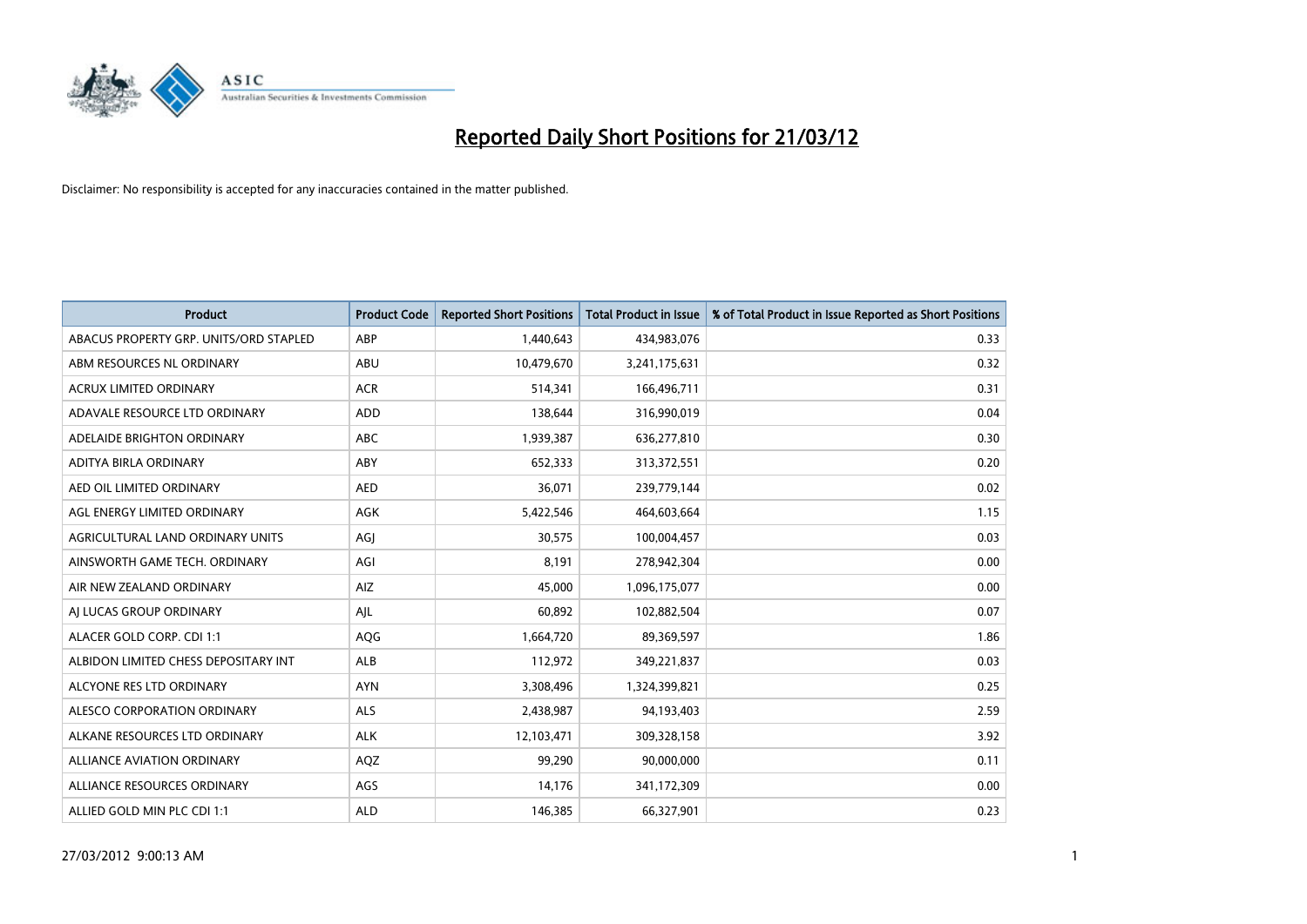

| <b>Product</b>                          | <b>Product Code</b> | <b>Reported Short Positions</b> | Total Product in Issue | % of Total Product in Issue Reported as Short Positions |
|-----------------------------------------|---------------------|---------------------------------|------------------------|---------------------------------------------------------|
| ALLIED HEALTH LTD ORDINARY              | AHZ                 | 109,920                         | 660,024,294            | 0.02                                                    |
| ALTONA MINING LTD ORDINARY              | <b>AOH</b>          | 727,954                         | 522,091,038            | 0.14                                                    |
| ALUMINA LIMITED ORDINARY                | <b>AWC</b>          | 63,958,870                      | 2,440,196,187          | 2.59                                                    |
| AMADEUS ENERGY ORDINARY                 | AMU                 | 454,000                         | 269,607,211            | 0.17                                                    |
| AMALGAMATED HOLDINGS ORDINARY           | AHD                 | 22,913                          | 157,596,140            | 0.01                                                    |
| AMCOR LIMITED ORDINARY                  | <b>AMC</b>          | 5,746,651                       | 1,206,684,923          | 0.45                                                    |
| AMP LIMITED ORDINARY                    | AMP                 | 10,541,810                      | 2,854,672,784          | 0.35                                                    |
| AMPELLA MINING ORDINARY                 | <b>AMX</b>          | 1,262,147                       | 229,062,032            | 0.54                                                    |
| ANSELL LIMITED ORDINARY                 | <b>ANN</b>          | 3,245,611                       | 130,656,668            | 2.48                                                    |
| ANTARES ENERGY LTD ORDINARY             | <b>AZZ</b>          | 203,283                         | 260,000,000            | 0.08                                                    |
| ANZ BANKING GRP LTD ORDINARY            | ANZ                 | 19,580,128                      | 2,679,508,264          | 0.72                                                    |
| APA GROUP STAPLED SECURITIES            | APA                 | 23,242,284                      | 644,485,583            | 3.61                                                    |
| APEX MINERALS NL ORDINARY               | <b>AXM</b>          | 885.146                         | 5,550,243,713          | 0.02                                                    |
| APN EUROPEAN RETAIL UNITS STAPLED SEC.  | <b>AEZ</b>          | 11,832                          | 544,910,660            | 0.00                                                    |
| APN NEWS & MEDIA ORDINARY               | <b>APN</b>          | 26,884,234                      | 630,211,415            | 4.26                                                    |
| AQUARIUS PLATINUM. ORDINARY             | <b>AOP</b>          | 10,340,199                      | 470,312,578            | 2.19                                                    |
| AQUILA RESOURCES ORDINARY               | <b>AQA</b>          | 4,447,289                       | 411,804,442            | 1.05                                                    |
| ARAFURA RESOURCE LTD ORDINARY           | ARU                 | 12,389,130                      | 367,980,342            | 3.35                                                    |
| ARB CORPORATION ORDINARY                | <b>ARP</b>          | 89,528                          | 72,481,302             | 0.11                                                    |
| ARDENT LEISURE GROUP STAPLED SECURITIES | AAD                 | 433,227                         | 334,209,401            | 0.14                                                    |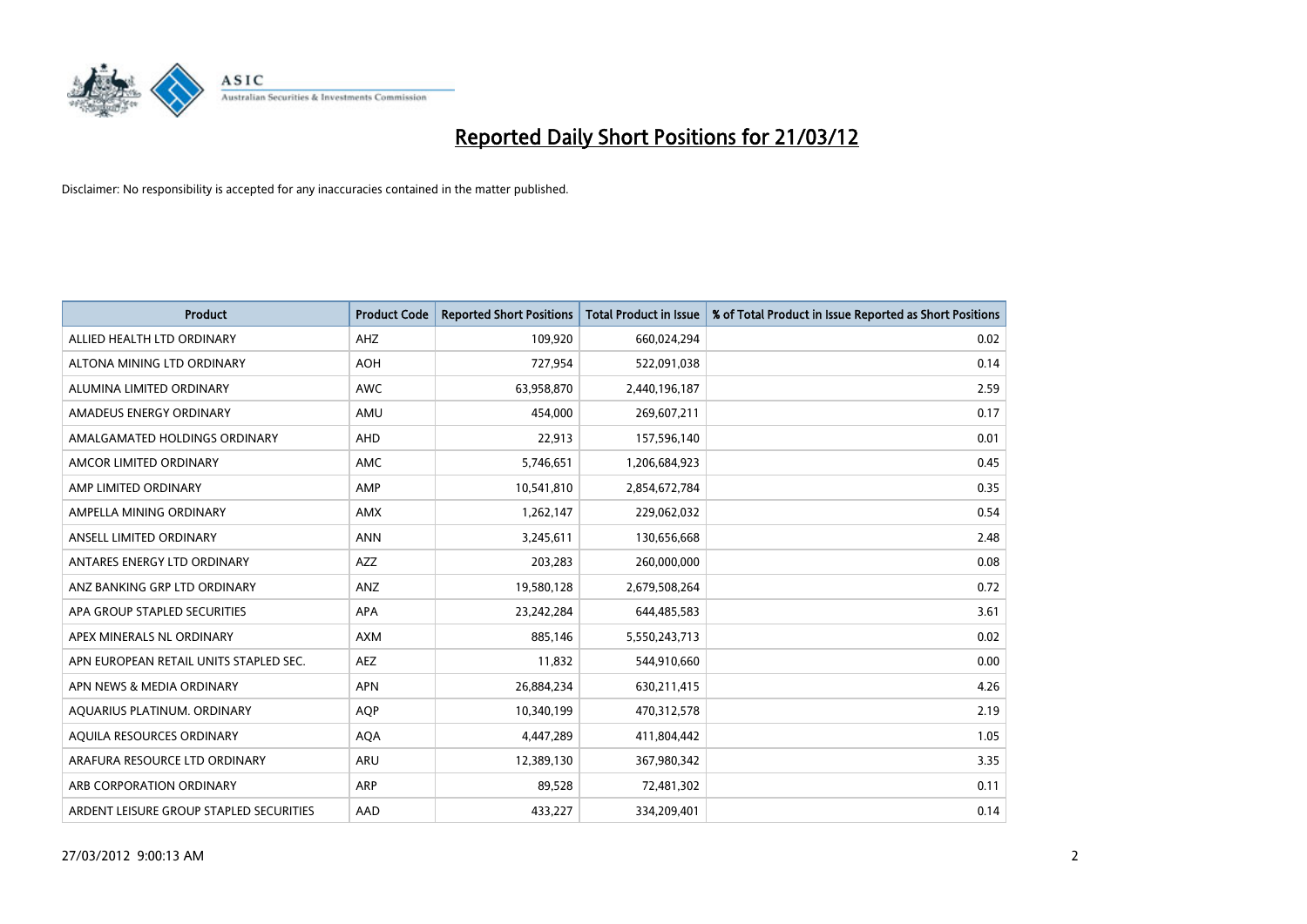

| <b>Product</b>                          | <b>Product Code</b> | <b>Reported Short Positions</b> | <b>Total Product in Issue</b> | % of Total Product in Issue Reported as Short Positions |
|-----------------------------------------|---------------------|---------------------------------|-------------------------------|---------------------------------------------------------|
| ARISTOCRAT LEISURE ORDINARY             | ALL                 | 13,468,411                      | 543,181,024                   | 2.44                                                    |
| ASCIANO LIMITED ORDINARY                | <b>AIO</b>          | 7,575,717                       | 975,385,664                   | 0.77                                                    |
| ASG GROUP LIMITED ORDINARY              | ASZ                 | 168,990                         | 171,456,889                   | 0.10                                                    |
| ASPEN GROUP ORD/UNITS STAPLED           | <b>APZ</b>          | 1,575,839                       | 596,206,393                   | 0.27                                                    |
| ASPIRE MINING LTD ORDINARY              | AKM                 | 601,424                         | 620,594,556                   | 0.09                                                    |
| <b>ASTON RES LTD ORDINARY</b>           | <b>AZT</b>          | 906,342                         | 204,747,813                   | 0.44                                                    |
| ASTRO JAP PROP GROUP STAPLED SECURITIES | AJA                 | 40.850                          | 58,445,002                    | 0.05                                                    |
| ASX LIMITED ORDINARY                    | ASX                 | 3,365,030                       | 175,136,729                   | 1.93                                                    |
| ATLAS IRON LIMITED ORDINARY             | <b>AGO</b>          | 16,379,930                      | 894,874,560                   | 1.83                                                    |
| AURORA OIL & GAS ORDINARY               | <b>AUT</b>          | 6,318,655                       | 411,655,343                   | 1.54                                                    |
| AUSDRILL LIMITED ORDINARY               | ASL                 | 1,153,278                       | 303,654,821                   | 0.38                                                    |
| AUSENCO LIMITED ORDINARY                | AAX                 | 1,187,026                       | 123,258,843                   | 0.97                                                    |
| AUSGOLD LIMITED ORDINARY                | <b>AUC</b>          | 27,600                          | 120,628,473                   | 0.02                                                    |
| <b>AUSTAL LIMITED ORDINARY</b>          | ASB                 | 227,140                         | 188,069,638                   | 0.12                                                    |
| AUSTAR UNITED ORDINARY                  | <b>AUN</b>          | 4,851,026                       | 1,271,505,737                 | 0.36                                                    |
| AUSTBROKERS HOLDINGS ORDINARY           | <b>AUB</b>          | $\overline{2}$                  | 55,545,576                    | 0.00                                                    |
| AUSTIN ENGINEERING ORDINARY             | ANG                 | 6,844                           | 72,314,403                    | 0.00                                                    |
| <b>AUSTRALAND ASSETS ASSETS</b>         | <b>AAZPB</b>        | 1,168                           | 2,750,000                     | 0.04                                                    |
| AUSTRALAND PROPERTY STAPLED SECURITY    | <b>ALZ</b>          | 856,019                         | 576,846,597                   | 0.14                                                    |
| AUSTRALIAN AGRICULT. ORDINARY           | AAC                 | 829,376                         | 312,861,135                   | 0.25                                                    |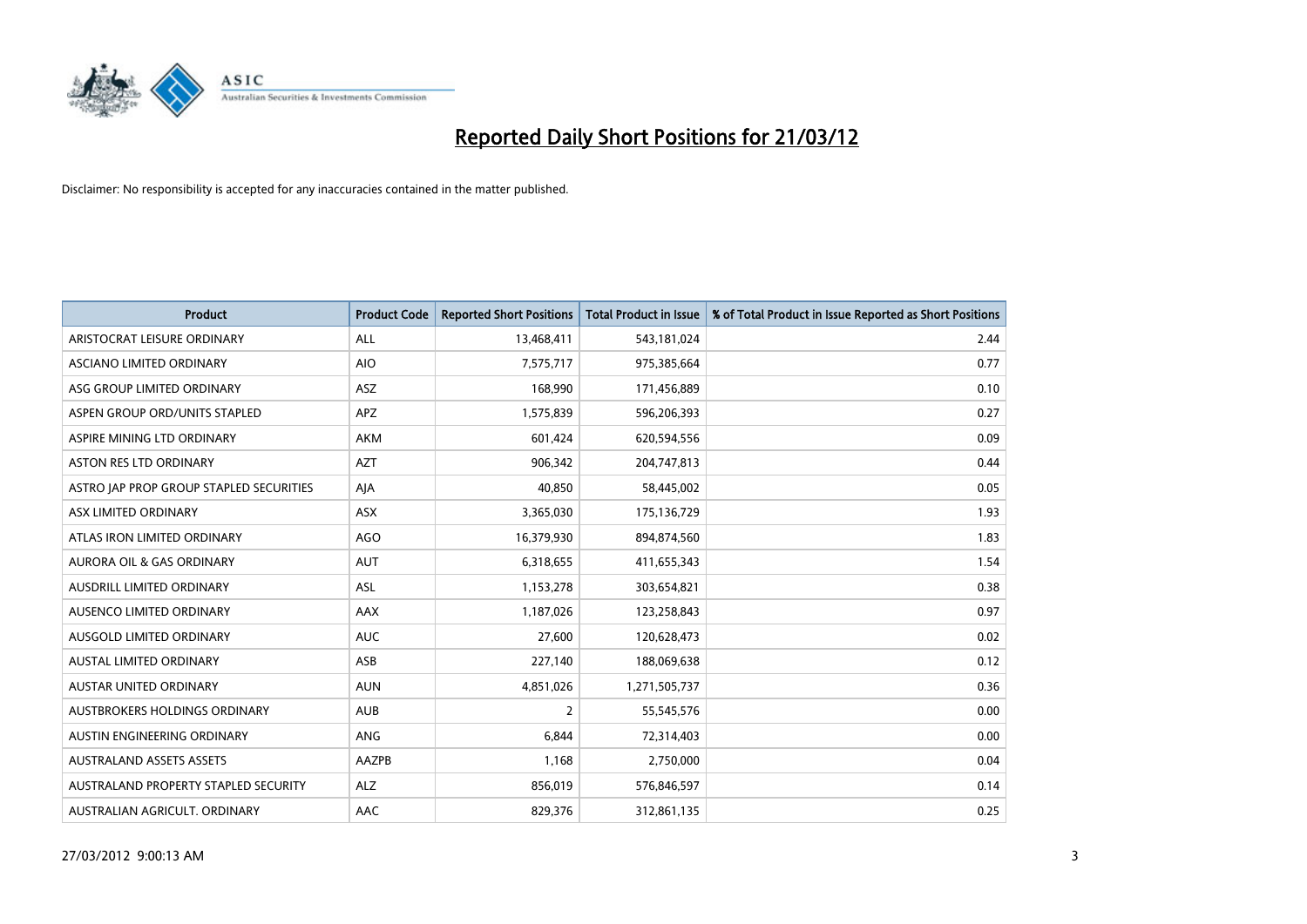

| <b>Product</b>                       | <b>Product Code</b> | <b>Reported Short Positions</b> | <b>Total Product in Issue</b> | % of Total Product in Issue Reported as Short Positions |
|--------------------------------------|---------------------|---------------------------------|-------------------------------|---------------------------------------------------------|
| <b>AUSTRALIAN EDUCATION UNITS</b>    | <b>AEU</b>          | 625,000                         | 175,465,397                   | 0.36                                                    |
| AUSTRALIAN INFRASTR. UNITS/ORDINARY  | <b>AIX</b>          | 12,996,829                      | 620,733,944                   | 2.09                                                    |
| AUSTRALIAN MINES LTD ORDINARY        | <b>AUZ</b>          | 1,400,000                       | 636,910,317                   | 0.22                                                    |
| AUSTRALIAN PHARM. ORDINARY           | API                 | 403,786                         | 488,115,883                   | 0.08                                                    |
| AVEXA LIMITED ORDINARY               | <b>AVX</b>          | 243,657                         | 847,688,779                   | 0.03                                                    |
| AWE LIMITED ORDINARY                 | AWE                 | 2,686,755                       | 521,871,941                   | 0.52                                                    |
| AZUMAH RESOURCES ORDINARY            | <b>AZM</b>          | 2,289,737                       | 333,614,095                   | 0.68                                                    |
| BANDANNA ENERGY ORDINARY             | <b>BND</b>          | 3,541,400                       | 528,481,199                   | 0.67                                                    |
| BANK OF QUEENSLAND. ORDINARY         | <b>BOQ</b>          | 8,994,418                       | 229,598,329                   | 3.92                                                    |
| <b>BASE RES LIMITED ORDINARY</b>     | <b>BSE</b>          | 1,135,385                       | 460,440,029                   | 0.24                                                    |
| <b>BATHURST RESOURCES ORDINARY</b>   | <b>BTU</b>          | 11,144,594                      | 692,447,997                   | 1.61                                                    |
| <b>BC IRON LIMITED ORDINARY</b>      | <b>BCI</b>          | 271,650                         | 103,861,000                   | 0.26                                                    |
| BEACH ENERGY LIMITED ORDINARY        | <b>BPT</b>          | 55,680,509                      | 1,113,497,051                 | 5.01                                                    |
| BEADELL RESOURCE LTD ORDINARY        | <b>BDR</b>          | 9,839,903                       | 716,004,752                   | 1.36                                                    |
| BENDIGO AND ADELAIDE ORDINARY        | <b>BEN</b>          | 6,023,267                       | 384,382,783                   | 1.56                                                    |
| BERKELEY RESOURCES ORDINARY          | <b>BKY</b>          | 349,590                         | 174,298,273                   | 0.20                                                    |
| BETASHARES ASX RES ETF UNITS         | <b>ORE</b>          | 94,330                          | 4,220,217                     | 2.24                                                    |
| <b>BHP BILLITON LIMITED ORDINARY</b> | <b>BHP</b>          | 13,814,591                      | 3,211,691,105                 | 0.38                                                    |
| <b>BILLABONG ORDINARY</b>            | <b>BBG</b>          | 28,094,987                      | 255,102,103                   | 10.99                                                   |
| <b>BIOTA HOLDINGS ORDINARY</b>       | <b>BTA</b>          | 1,674,532                       | 181,848,833                   | 0.91                                                    |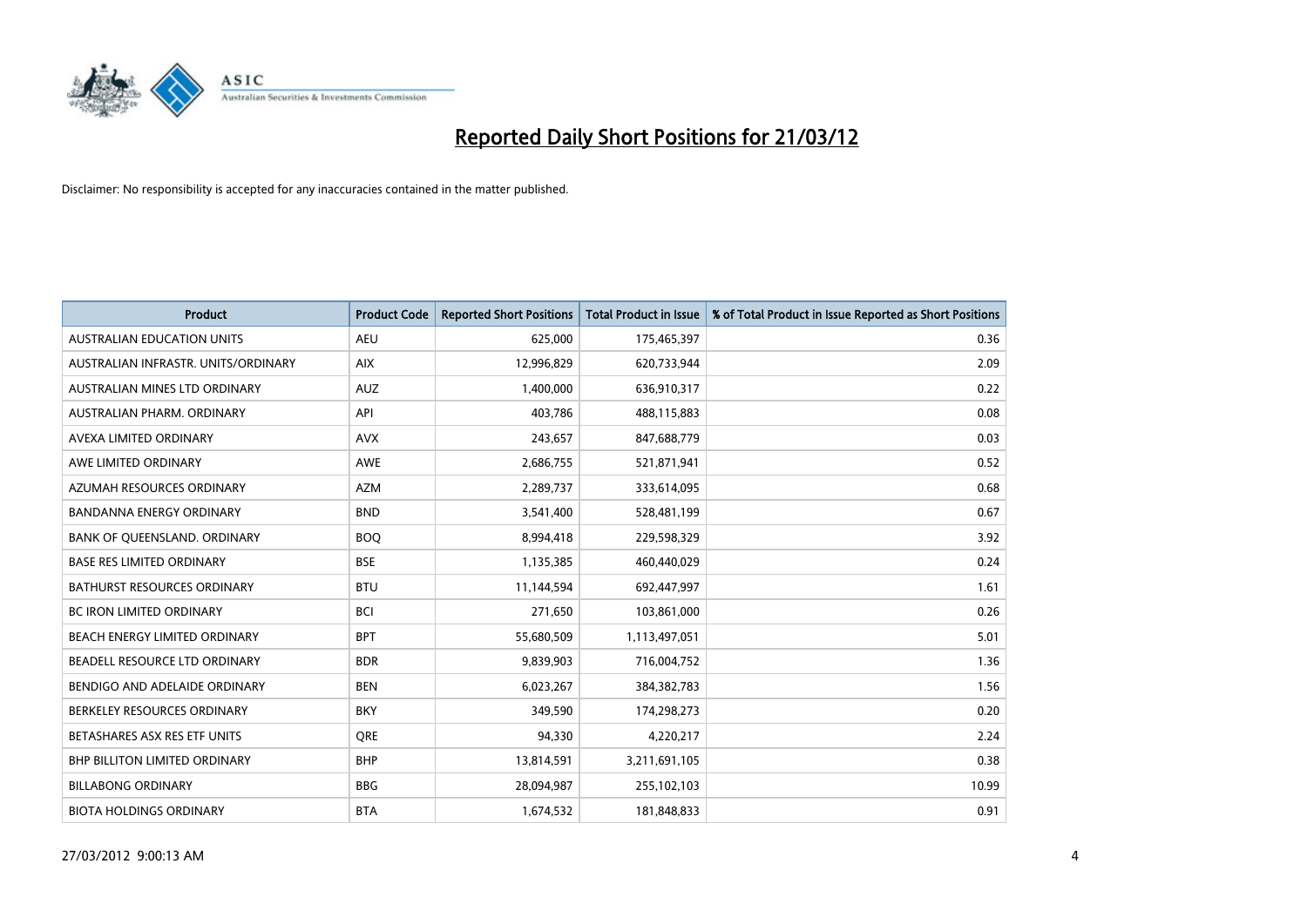

| <b>Product</b>                       | <b>Product Code</b> | <b>Reported Short Positions</b> | <b>Total Product in Issue</b> | % of Total Product in Issue Reported as Short Positions |
|--------------------------------------|---------------------|---------------------------------|-------------------------------|---------------------------------------------------------|
| <b>BISALLOY STEEL ORDINARY</b>       | <b>BIS</b>          | 84,480                          | 43,291,509                    | 0.20                                                    |
| BKI INVESTMENT LTD ORDINARY          | BKI                 | 508                             | 427,516,347                   | 0.00                                                    |
| <b>BLACKTHORN RESOURCES ORDINARY</b> | <b>BTR</b>          | 35,848                          | 122,918,000                   | 0.03                                                    |
| BLUESCOPE STEEL LTD ORDINARY         | <b>BSL</b>          | 30,993,525                      | 3,349,185,247                 | 0.91                                                    |
| <b>BOART LONGYEAR ORDINARY</b>       | <b>BLY</b>          | 5,076,290                       | 461,163,412                   | 1.09                                                    |
| <b>BOOM LOGISTICS ORDINARY</b>       | <b>BOL</b>          | 338,639                         | 468,663,585                   | 0.07                                                    |
| BORAL LIMITED, ORDINARY              | <b>BLD</b>          | 28,827,356                      | 744,778,604                   | 3.86                                                    |
| BOTSWANA METALS LTD ORDINARY         | <b>BML</b>          | 7,000                           | 184,784,486                   | 0.00                                                    |
| <b>BRADKEN LIMITED ORDINARY</b>      | <b>BKN</b>          | 5,191,529                       | 168,629,376                   | 3.08                                                    |
| <b>BRAMBLES LIMITED ORDINARY</b>     | <b>BXB</b>          | 11,255,152                      | 1,480,481,734                 | 0.73                                                    |
| BREVILLE GROUP LTD ORDINARY          | <b>BRG</b>          | 2,739                           | 130,095,322                   | 0.00                                                    |
| <b>BRICKWORKS LIMITED ORDINARY</b>   | <b>BKW</b>          | 5,955                           | 147,567,333                   | 0.00                                                    |
| <b>BROCKMAN RESOURCES ORDINARY</b>   | <b>BRM</b>          | 108,958                         | 145,013,151                   | 0.07                                                    |
| BT INVESTMENT MNGMNT ORDINARY        | <b>BTT</b>          | 2,251                           | 267,906,977                   | 0.00                                                    |
| <b>BURU ENERGY ORDINARY</b>          | <b>BRU</b>          | 7,055,927                       | 234,219,477                   | 3.00                                                    |
| <b>BWP TRUST ORDINARY UNITS</b>      | <b>BWP</b>          | 667,798                         | 525,255,093                   | 0.11                                                    |
| CABCHARGE AUSTRALIA ORDINARY         | CAB                 | 619,771                         | 120,437,014                   | 0.50                                                    |
| CALTEX AUSTRALIA ORDINARY            | <b>CTX</b>          | 6,358,563                       | 270,000,000                   | 2.34                                                    |
| <b>CAMPBELL BROTHERS ORDINARY</b>    | <b>CPB</b>          | 1,647,838                       | 67,503,411                    | 2.45                                                    |
| CAPE LAMBERT RES LTD ORDINARY        | <b>CFE</b>          | 483,030                         | 689,108,792                   | 0.08                                                    |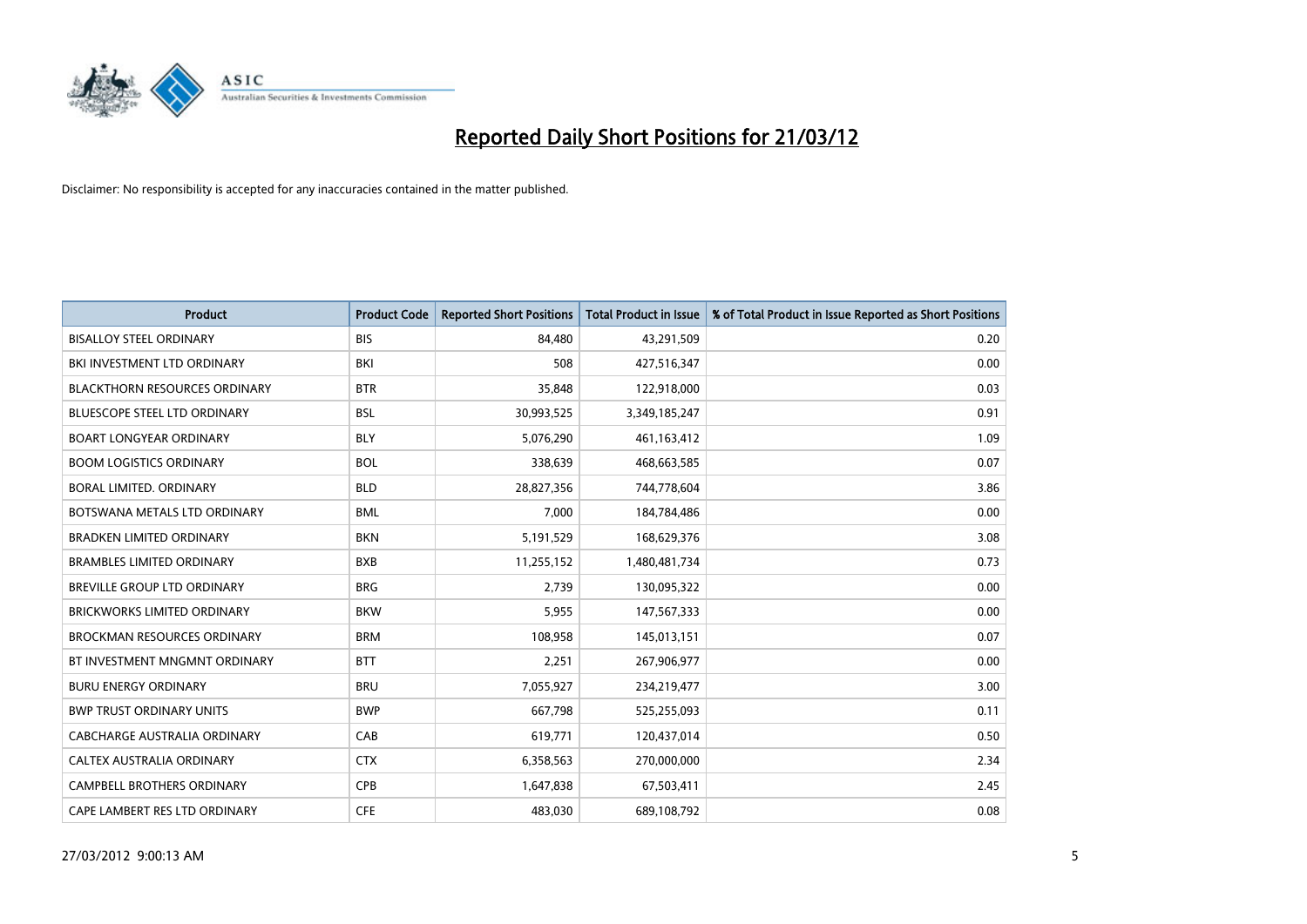

| <b>Product</b>                                | <b>Product Code</b> | <b>Reported Short Positions</b> | <b>Total Product in Issue</b> | % of Total Product in Issue Reported as Short Positions |
|-----------------------------------------------|---------------------|---------------------------------|-------------------------------|---------------------------------------------------------|
| <b>CARABELLA RES LTD ORDINARY</b>             | <b>CLR</b>          | 69,257                          | 133,642,797                   | 0.05                                                    |
| <b>CARBON ENERGY ORDINARY</b>                 | <b>CNX</b>          | 210,591                         | 772,293,626                   | 0.03                                                    |
| <b>CARDNO LIMITED ORDINARY</b>                | CDD                 | 32,475                          | 137,705,417                   | 0.02                                                    |
| CARNARVON PETROLEUM ORDINARY                  | <b>CVN</b>          | 775,375                         | 694,644,634                   | 0.12                                                    |
| <b>CARNEGIE WAVE ENERGY ORDINARY</b>          | <b>CWE</b>          | 83,000                          | 1,021,487,627                 | 0.01                                                    |
| <b>CARPATHIAN RESOURCES ORDINARY</b>          | <b>CPN</b>          | 75,000                          | 304,535,101                   | 0.02                                                    |
| CARPENTARIA EXP. LTD ORDINARY                 | CAP                 | 9,777                           | 99,191,301                    | 0.01                                                    |
| CARSALES.COM LTD ORDINARY                     | <b>CRZ</b>          | 15,325,594                      | 233,674,223                   | 6.56                                                    |
| <b>CASH CONVERTERS ORDINARY</b>               | CCV                 | 258,872                         | 379,761,025                   | 0.06                                                    |
| <b>CASPIAN OIL &amp; GAS ORDINARY</b>         | <b>CIG</b>          | 50,000                          | 1,331,500,513                 | 0.00                                                    |
| CEDAR WOODS PROP. ORDINARY                    | <b>CWP</b>          | 693                             | 62,858,325                    | 0.00                                                    |
| <b>CELLNET GROUP ORDINARY</b>                 | <b>CLT</b>          | 1,342                           | 59,570,111                    | 0.00                                                    |
| CENTRAL PETROLEUM ORDINARY                    | <b>CTP</b>          | 11,455                          | 1,253,376,265                 | 0.00                                                    |
| CENTRO RETAIL AUST ORD/UNIT STAPLED SEC       | <b>CRF</b>          | 8,355,735                       | 1,340,723,189                 | 0.63                                                    |
| <b>CENTRO RETAIL GROUP STAPLED SECURITIES</b> | <b>CER</b>          | 452,940                         | 2,286,399,424                 | 0.02                                                    |
| CERAMIC FUEL CELLS ORDINARY                   | <b>CFU</b>          | 235,016                         | 1,366,298,863                 | 0.01                                                    |
| CERRO RESOURCES NL ORDINARY                   | <b>CJO</b>          | 2,992                           | 748,768,606                   | 0.00                                                    |
| CFS RETAIL PROPERTY UNITS                     | <b>CFX</b>          | 63,171,937                      | 2,839,591,911                 | 2.25                                                    |
| CGA MINING LIMITED ORDINARY                   | CGX                 | 74,182                          | 334,725,726                   | 0.03                                                    |
| CHALLENGER DIV.PRO. STAPLED UNITS             | <b>CDI</b>          | 86,029                          | 883,903,667                   | 0.00                                                    |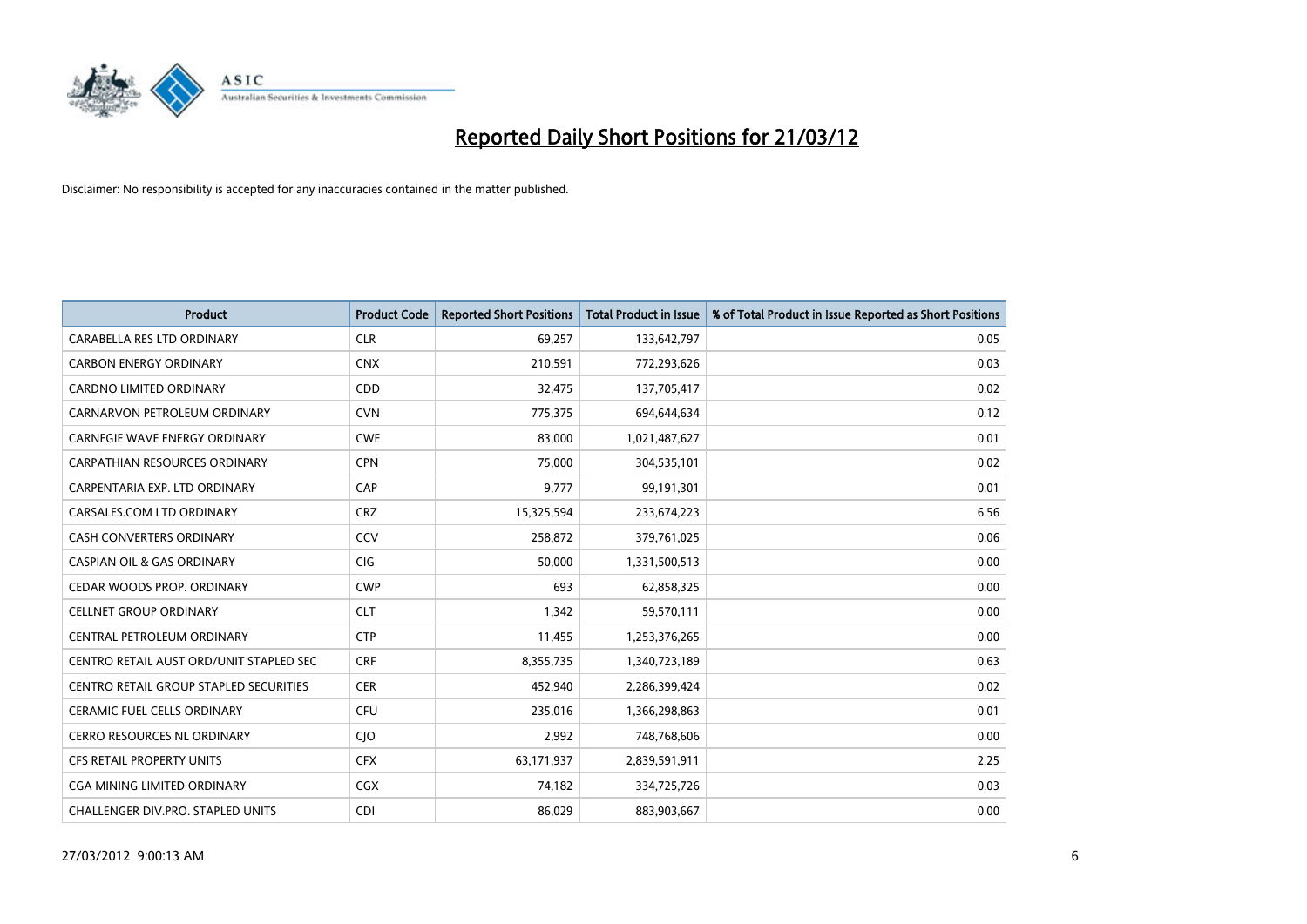

| <b>Product</b>                          | <b>Product Code</b> | <b>Reported Short Positions</b> | <b>Total Product in Issue</b> | % of Total Product in Issue Reported as Short Positions |
|-----------------------------------------|---------------------|---------------------------------|-------------------------------|---------------------------------------------------------|
| CHALLENGER INFRAST. STAPLED UNITS       | <b>CIF</b>          | 34,280                          | 316,223,785                   | 0.01                                                    |
| CHALLENGER LIMITED ORDINARY             | <b>CGF</b>          | 4,005,493                       | 552,169,544                   | 0.73                                                    |
| CHANDLER MACLEOD LTD ORDINARY           | <b>CMG</b>          | 11,970                          | 466,466,720                   | 0.00                                                    |
| CHARTER HALL GROUP STAPLED US PROHIBIT. | <b>CHC</b>          | 246,560                         | 308,092,325                   | 0.06                                                    |
| <b>CHARTER HALL OFFICE UNIT</b>         | COO                 | 7,387,470                       | 493,319,730                   | 1.48                                                    |
| <b>CHARTER HALL RETAIL UNITS</b>        | CQR                 | 839,733                         | 299,628,571                   | 0.28                                                    |
| <b>CHORUS LIMITED ORDINARY</b>          | <b>CNU</b>          | 1,380,562                       | 385,082,123                   | 0.36                                                    |
| CITIGOLD CORP LTD ORDINARY              | <b>CTO</b>          | 1,682,665                       | 1,105,078,301                 | 0.15                                                    |
| CLINUVEL PHARMACEUT, ORDINARY           | <b>CUV</b>          | 4,127                           | 31,145,276                    | 0.01                                                    |
| <b>CLOUGH LIMITED ORDINARY</b>          | <b>CLO</b>          | 450,804                         | 769,716,269                   | 0.05                                                    |
| CNPR GRP UNITS/ORD STAPLED              | <b>CNP</b>          | 2,537                           | 972,414,514                   | 0.00                                                    |
| COAL OF AFRICA LTD ORDINARY             | <b>CZA</b>          | 219,165                         | 662,484,573                   | 0.03                                                    |
| COALSPUR MINES LTD ORDINARY             | <b>CPL</b>          | 7,335,767                       | 620,659,899                   | 1.16                                                    |
| <b>COBAR CONSOLIDATED ORDINARY</b>      | CCU                 | 233,838                         | 208,868,037                   | 0.11                                                    |
| COCA-COLA AMATIL ORDINARY               | <b>CCL</b>          | 10,227,221                      | 759,567,552                   | 1.34                                                    |
| COCHLEAR LIMITED ORDINARY               | <b>COH</b>          | 5,705,100                       | 56,929,432                    | 10.01                                                   |
| COCKATOO COAL ORDINARY                  | <b>COK</b>          | 8,904,886                       | 1,016,196,908                 | 0.86                                                    |
| COKAL LTD ORDINARY                      | <b>CKA</b>          | 394,868                         | 411,046,892                   | 0.10                                                    |
| <b>COLLINS FOODS LTD ORDINARY</b>       | <b>CKF</b>          | 23,670                          | 93,000,003                    | 0.03                                                    |
| COMMONWEALTH BANK, ORDINARY             | <b>CBA</b>          | 30,667,366                      | 1,581,280,593                 | 1.93                                                    |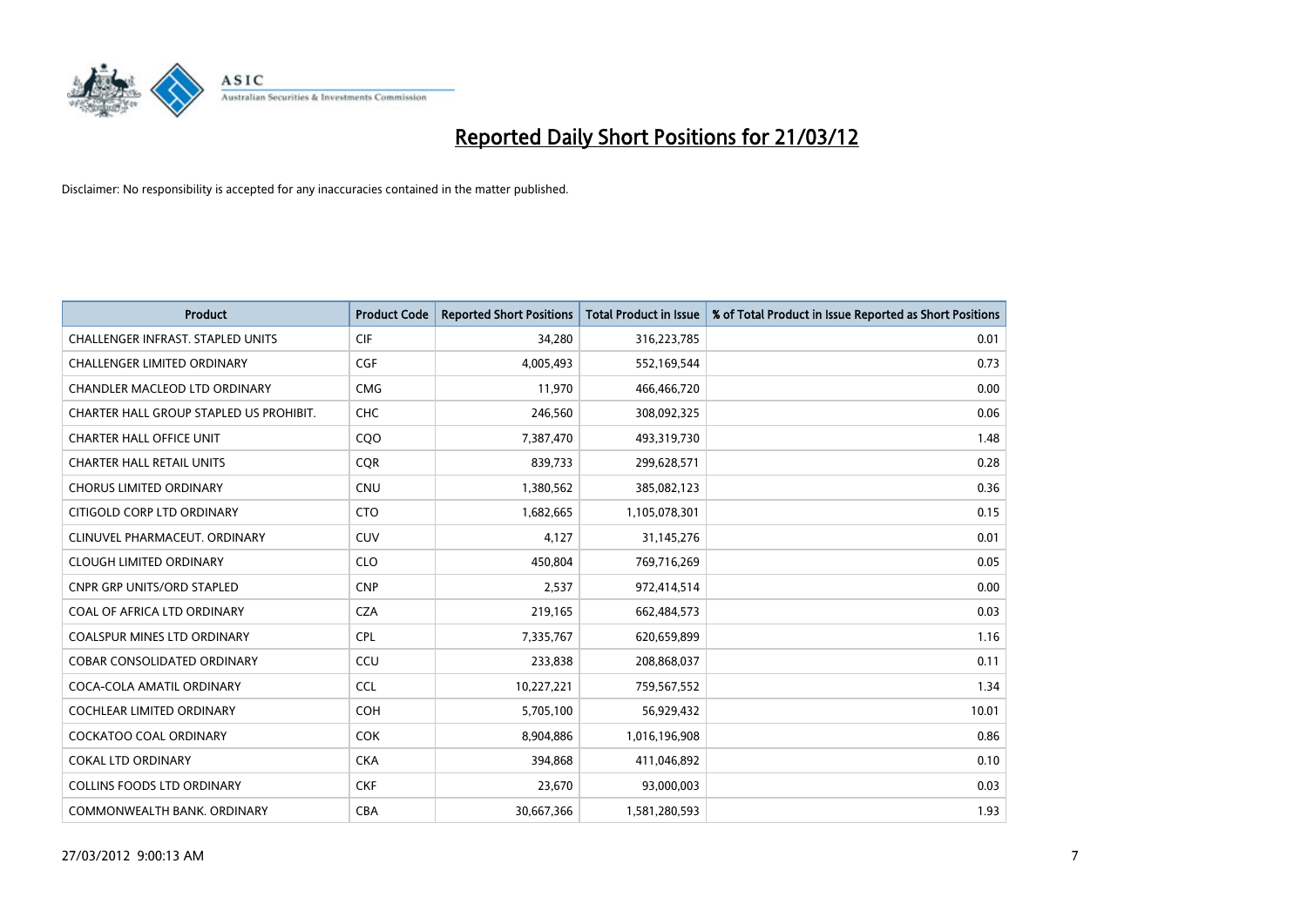

| Product                                 | <b>Product Code</b> | <b>Reported Short Positions</b> | <b>Total Product in Issue</b> | % of Total Product in Issue Reported as Short Positions |
|-----------------------------------------|---------------------|---------------------------------|-------------------------------|---------------------------------------------------------|
| <b>COMMONWEALTH PROP ORDINARY UNITS</b> | <b>CPA</b>          | 27,632,815                      | 2,389,601,065                 | 1.14                                                    |
| <b>COMPASS RESOURCES ORDINARY</b>       | <b>CMR</b>          | 63,000                          | 1,403,744,100                 | 0.00                                                    |
| <b>COMPUTERSHARE LTD ORDINARY</b>       | <b>CPU</b>          | 11,582,264                      | 555,664,059                   | 2.05                                                    |
| CONSOLIDATED MEDIA. ORDINARY            | <b>CMI</b>          | 1,095,952                       | 561,834,996                   | 0.19                                                    |
| CONTANGO MICROCAP ORDINARY              | <b>CTN</b>          | 7,500                           | 147,467,406                   | 0.01                                                    |
| CONTINENTAL COAL LTD ORDINARY           | CCC                 | 352,611                         | 421,018,421                   | 0.08                                                    |
| <b>COOPER ENERGY LTD ORDINARY</b>       | <b>COE</b>          | 89,539                          | 292,791,528                   | 0.03                                                    |
| <b>COPPER STRIKE LTD ORDINARY</b>       | <b>CSE</b>          | 714                             | 106,844,810                   | 0.00                                                    |
| <b>CORDLIFE LIMITED ORDINARY</b>        | CBB                 |                                 | 150,887,354                   | 0.00                                                    |
| <b>CREDIT CORP GROUP ORDINARY</b>       | CCP                 | 4,756                           | 45,571,114                    | 0.01                                                    |
| CROMWELL PROP STAPLED SECURITIES        | <b>CMW</b>          | 1,172,042                       | 1,113,187,895                 | 0.10                                                    |
| <b>CROWN LIMITED ORDINARY</b>           | <b>CWN</b>          | 4,575,482                       | 728,394,185                   | 0.63                                                    |
| <b>CSG LIMITED ORDINARY</b>             | CSV                 | 609,106                         | 282,567,499                   | 0.21                                                    |
| <b>CSL LIMITED ORDINARY</b>             | <b>CSL</b>          | 7,466,001                       | 519,548,532                   | 1.42                                                    |
| <b>CSR LIMITED ORDINARY</b>             | <b>CSR</b>          | 26,271,895                      | 506,000,315                   | 5.18                                                    |
| <b>CUDECO LIMITED ORDINARY</b>          | CDU                 | 3,216,315                       | 190,709,873                   | 1.68                                                    |
| <b>CUE ENERGY RESOURCE ORDINARY</b>     | <b>CUE</b>          | 3,276,117                       | 695,153,053                   | 0.47                                                    |
| <b>CUSTOMERS LIMITED ORDINARY</b>       | <b>CUS</b>          | 52,878                          | 134,869,357                   | 0.04                                                    |
| DART ENERGY LTD ORDINARY                | <b>DTE</b>          | 10,759,844                      | 736,141,536                   | 1.48                                                    |
| DAVID JONES LIMITED ORDINARY            | <b>DJS</b>          | 61,972,447                      | 524,940,325                   | 11.81                                                   |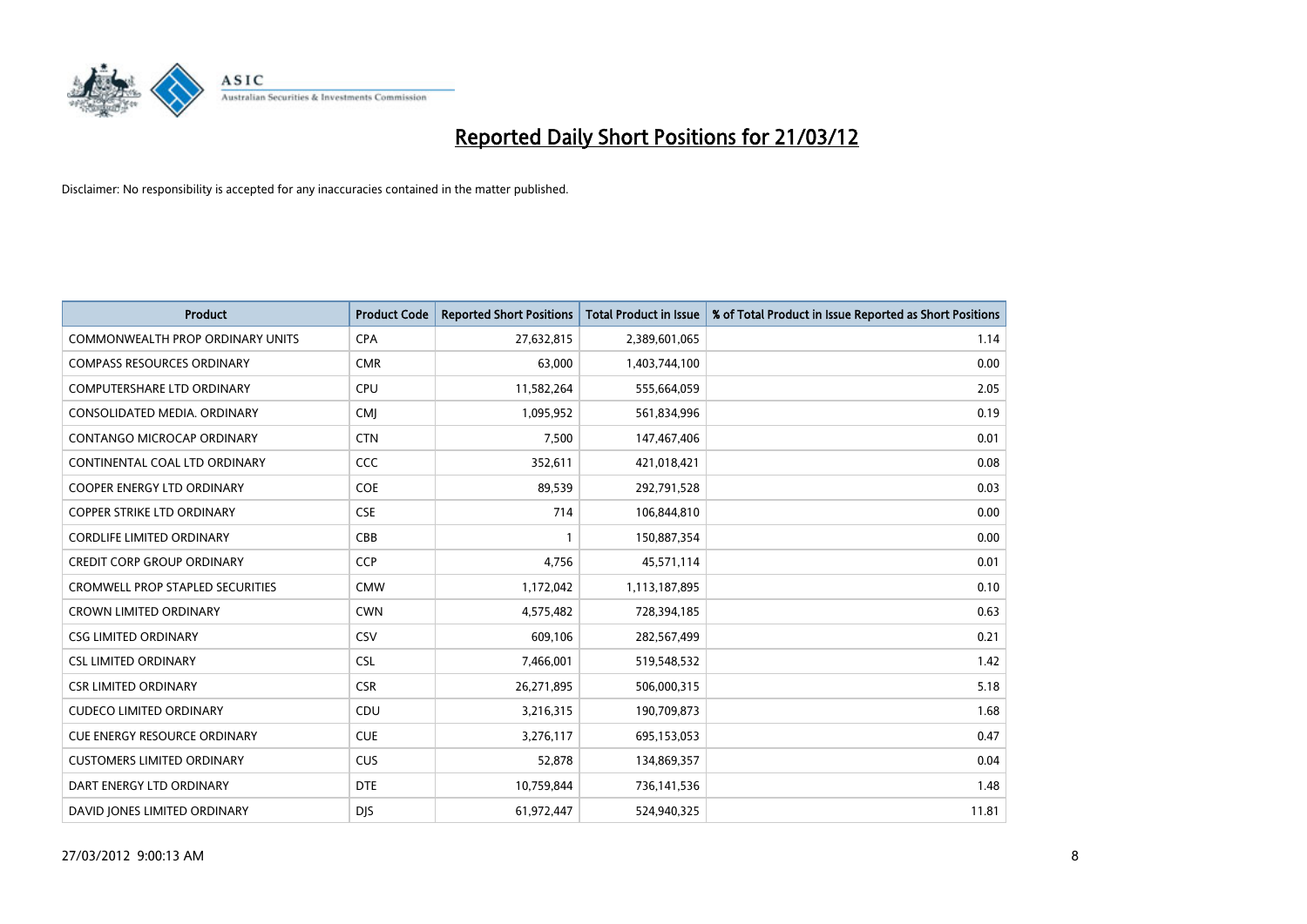

| <b>Product</b>                       | <b>Product Code</b> | <b>Reported Short Positions</b> | <b>Total Product in Issue</b> | % of Total Product in Issue Reported as Short Positions |
|--------------------------------------|---------------------|---------------------------------|-------------------------------|---------------------------------------------------------|
| DECMIL GROUP LIMITED ORDINARY        | <b>DCG</b>          | 33,765                          | 166,492,757                   | 0.01                                                    |
| DEEP YELLOW LIMITED ORDINARY         | <b>DYL</b>          | 36,629                          | 1,128,736,403                 | 0.00                                                    |
| DEVINE LIMITED ORDINARY              | <b>DVN</b>          | 1,011                           | 158,730,556                   | 0.00                                                    |
| DEXUS PROPERTY GROUP STAPLED UNITS   | <b>DXS</b>          | 17,842,507                      | 4,839,024,176                 | 0.36                                                    |
| DISCOVERY METALS LTD ORDINARY        | <b>DML</b>          | 8,277,699                       | 442,128,231                   | 1.89                                                    |
| DOMINO PIZZA ENTERPR ORDINARY        | <b>DMP</b>          | 753,076                         | 69,899,674                    | 1.08                                                    |
| DOWNER EDI LIMITED ORDINARY          | <b>DOW</b>          | 5,955,478                       | 429,100,296                   | 1.40                                                    |
| DRILLSEARCH ENERGY ORDINARY          | <b>DLS</b>          | 1,826,676                       | 336,799,196                   | 0.54                                                    |
| DUET GROUP STAPLED US PROHIBIT.      | <b>DUE</b>          | 15,337,858                      | 1,109,831,386                 | 1.38                                                    |
| DULUXGROUP LIMITED ORDINARY          | <b>DLX</b>          | 8,448,299                       | 367,456,259                   | 2.30                                                    |
| ECHO ENTERTAINMENT ORDINARY          | <b>EGP</b>          | 51,068,808                      | 688,019,737                   | 7.41                                                    |
| <b>ELDERS LIMITED ORDINARY</b>       | <b>ELD</b>          | 15,311,036                      | 448,598,480                   | 3.42                                                    |
| ELDORADO GOLD CORP CDI 1:1           | EAU                 | 39,578                          | 9,209,510                     | 0.42                                                    |
| ELEMENTAL MINERALS ORDINARY          | <b>ELM</b>          | 162,684                         | 243,614,280                   | 0.06                                                    |
| ELEMENTOS LIMITED ORDINARY           | <b>ELT</b>          | 16                              | 82,383,526                    | 0.00                                                    |
| ELIXIR PETROLEUM LTD ORDINARY        | <b>EXR</b>          | 324,400                         | 223,688,471                   | 0.15                                                    |
| <b>EMECO HOLDINGS ORDINARY</b>       | <b>EHL</b>          | 1,671,751                       | 631,237,586                   | 0.28                                                    |
| <b>ENDEAVOUR MIN CORP CDI 1:1</b>    | <b>EVR</b>          | 56,654                          | 119,067,827                   | 0.05                                                    |
| <b>ENERGY RESOURCES ORDINARY 'A'</b> | <b>ERA</b>          | 6,282,273                       | 517,725,062                   | 1.20                                                    |
| <b>ENERGY WORLD CORPOR. ORDINARY</b> | <b>EWC</b>          | 25,636,867                      | 1,734,166,672                 | 1.45                                                    |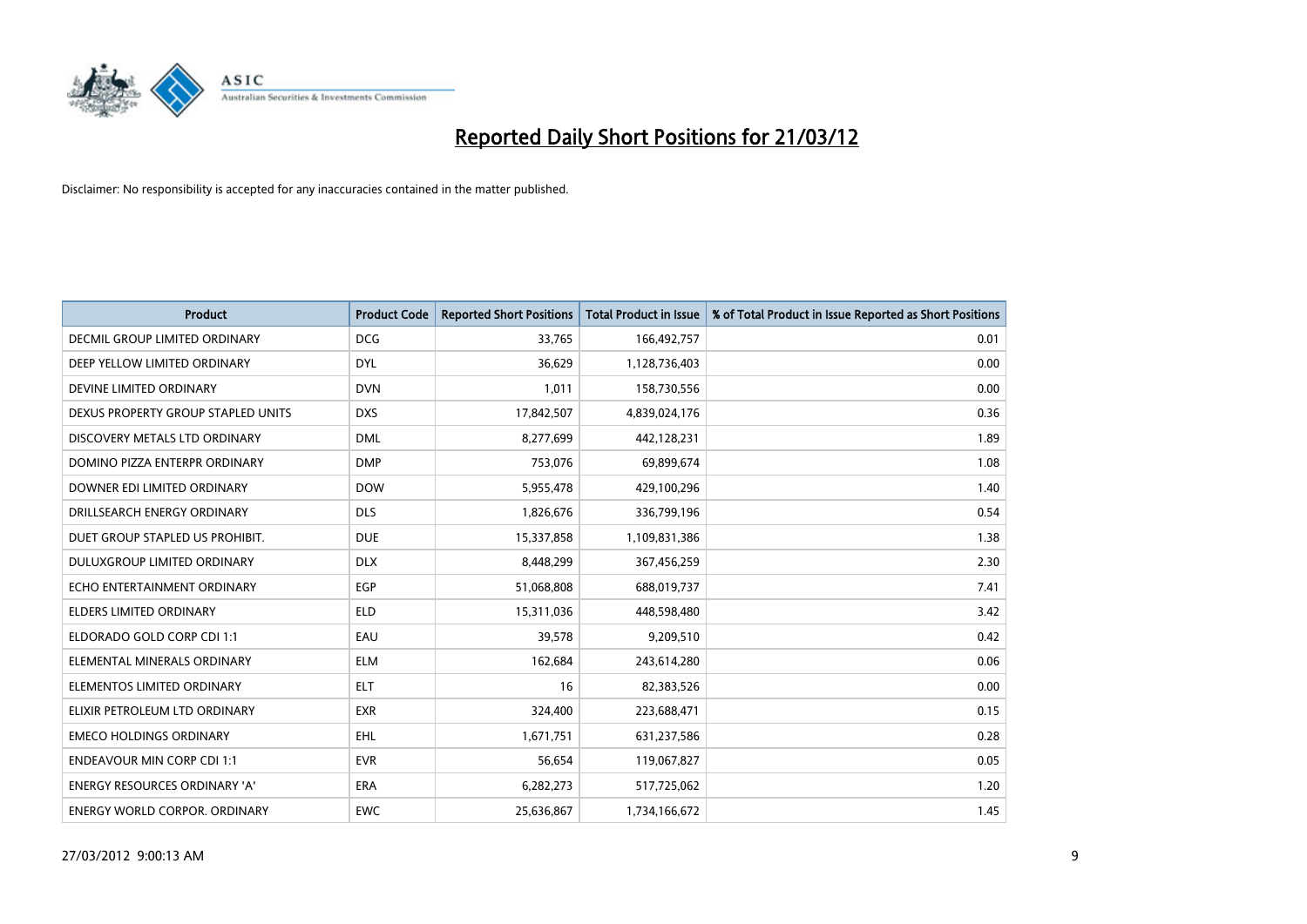

| <b>Product</b>                        | <b>Product Code</b> | <b>Reported Short Positions</b> | <b>Total Product in Issue</b> | % of Total Product in Issue Reported as Short Positions |
|---------------------------------------|---------------------|---------------------------------|-------------------------------|---------------------------------------------------------|
| <b>ENTEK ENERGY LTD ORDINARY</b>      | ETE                 | 489,903                         | 510,657,387                   | 0.10                                                    |
| <b>ENTELLECT LIMITED ORDINARY</b>     | <b>ESN</b>          | 464,050                         | 985,337,932                   | 0.05                                                    |
| <b>ENVESTRA LIMITED ORDINARY</b>      | <b>ENV</b>          | 3,564,768                       | 1,547,890,032                 | 0.22                                                    |
| EQUATORIAL RES LTD ORDINARY           | EQX                 | 58,668                          | 114,748,553                   | 0.05                                                    |
| <b>EUROZ LIMITED ORDINARY</b>         | EZL                 | 74,999                          | 143,606,882                   | 0.05                                                    |
| EVOLUTION MINING LTD ORDINARY         | <b>EVN</b>          | 3,161,548                       | 707,105,713                   | 0.42                                                    |
| EXCO RESOURCES LTD ORDINARY           | <b>EXS</b>          | 5,560                           | 356,044,187                   | 0.00                                                    |
| EXOMA ENERGY LIMITED ORDINARY         | <b>EXE</b>          | 281,678                         | 417,357,759                   | 0.07                                                    |
| <b>EXTRACT RESOURCES ORDINARY</b>     | <b>EXT</b>          | 525,998                         | 252,220,823                   | 0.21                                                    |
| FAIRFAX MEDIA LTD ORDINARY            | <b>FXI</b>          | 269,294,300                     | 2,351,955,725                 | 11.47                                                   |
| FAR LTD ORDINARY                      | FAR                 | 21,000,000                      | 2,150,080,157                 | 0.98                                                    |
| FISHER & PAYKEL APP. ORDINARY         | <b>FPA</b>          | 18,298                          | 724,235,162                   | 0.00                                                    |
| FISHER & PAYKEL H. ORDINARY           | <b>FPH</b>          | 4,999                           | 530,053,399                   | 0.00                                                    |
| FKP PROPERTY GROUP STAPLED SECURITIES | <b>FKP</b>          | 26,730,509                      | 1,197,968,723                 | 2.22                                                    |
| FLEETWOOD CORP ORDINARY               | <b>FWD</b>          | 247,921                         | 58,918,235                    | 0.41                                                    |
| FLETCHER BUILDING ORDINARY            | <b>FBU</b>          | 11,098,576                      | 680,739,504                   | 1.63                                                    |
| FLEXIGROUP LIMITED ORDINARY           | <b>FXL</b>          | 59,456                          | 279,268,329                   | 0.02                                                    |
| <b>FLIGHT CENTRE ORDINARY</b>         | <b>FLT</b>          | 9,106,277                       | 100,017,679                   | 9.10                                                    |
| FLINDERS MINES LTD ORDINARY           | <b>FMS</b>          | 33,961,334                      | 1,821,300,404                 | 1.87                                                    |
| FOCUS MINERALS LTD ORDINARY           | <b>FML</b>          | 435,524                         | 4,320,773,701                 | 0.00                                                    |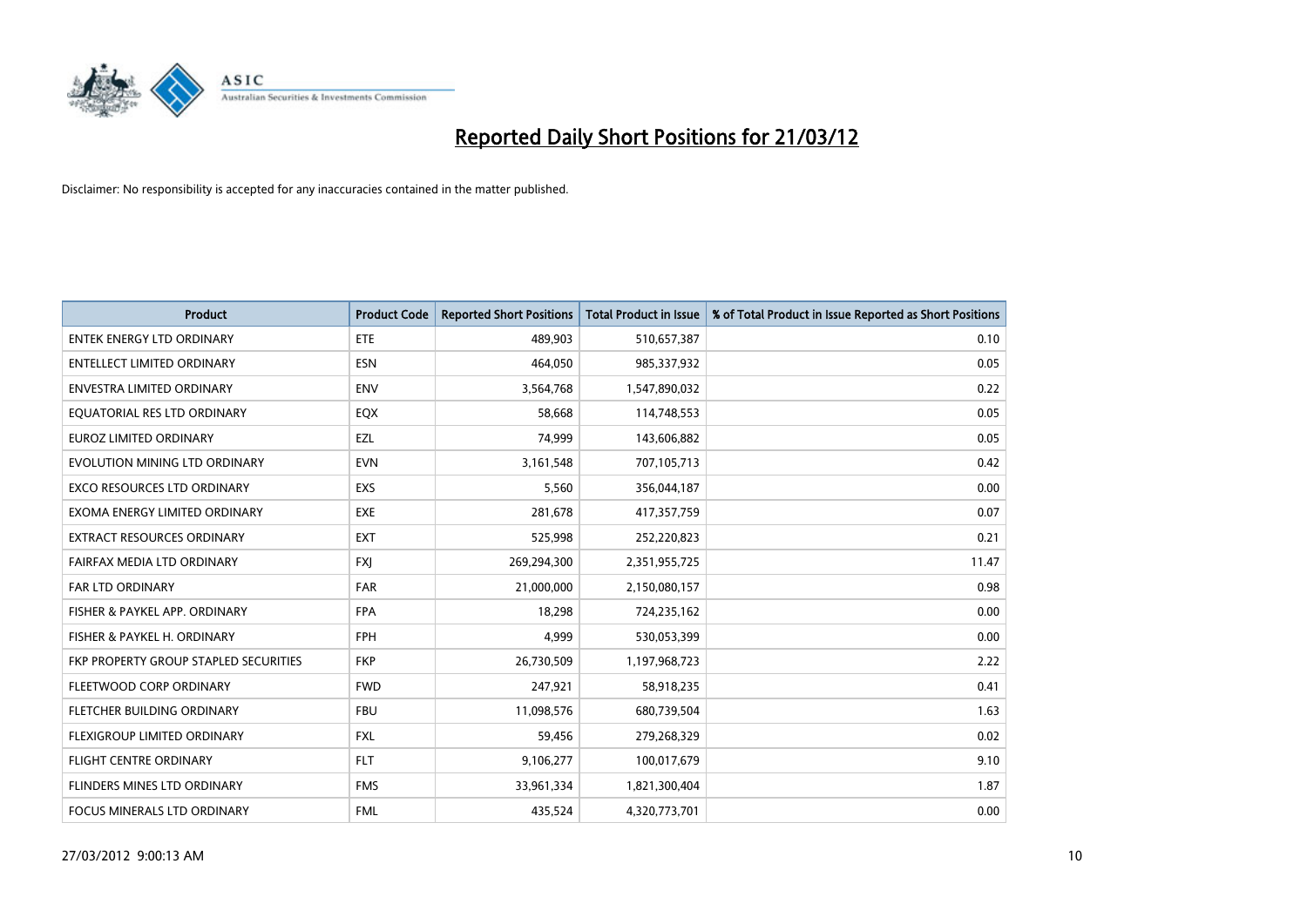

| <b>Product</b>                            | <b>Product Code</b> | <b>Reported Short Positions</b> | <b>Total Product in Issue</b> | % of Total Product in Issue Reported as Short Positions |
|-------------------------------------------|---------------------|---------------------------------|-------------------------------|---------------------------------------------------------|
| <b>FORGE GROUP LIMITED ORDINARY</b>       | FGE                 | 150,061                         | 83,469,014                    | 0.18                                                    |
| FORTE ENERGY NL ORDINARY                  | <b>FTE</b>          | 2,658,986                       | 695,589,311                   | 0.38                                                    |
| <b>FORTESCUE METALS GRP ORDINARY</b>      | <b>FMG</b>          | 97,661,961                      | 3,113,798,659                 | 3.11                                                    |
| <b>FUNTASTIC LIMITED ORDINARY</b>         | <b>FUN</b>          | 322,528                         | 367,956,819                   | 0.09                                                    |
| <b>G.U.D. HOLDINGS ORDINARY</b>           | GUD                 | 699,882                         | 70,803,455                    | 0.97                                                    |
| <b>GALAXY RESOURCES ORDINARY</b>          | <b>GXY</b>          | 2,758,782                       | 323,327,000                   | 0.84                                                    |
| <b>GASCOYNE RES LTD ORDINARY</b>          | GCY                 | 19,313                          | 103,849,600                   | 0.02                                                    |
| <b>GEODYNAMICS LIMITED ORDINARY</b>       | GDY                 | 374,504                         | 406,452,608                   | 0.09                                                    |
| <b>GINDALBIE METALS LTD ORDINARY</b>      | GBG                 | 32,256,862                      | 1,247,487,454                 | 2.58                                                    |
| <b>GLOBAL MINING ORDINARY</b>             | <b>GMI</b>          | 8,951                           | 181,898,994                   | 0.00                                                    |
| <b>GLOUCESTER COAL ORDINARY</b>           | GCL                 | 1,097,002                       | 202,905,967                   | 0.52                                                    |
| <b>GME RESOURCES LTD ORDINARY</b>         | <b>GME</b>          | 800                             | 322,635,902                   | 0.00                                                    |
| <b>GOLD ONE INT LTD ORDINARY</b>          | GDO                 | 100,000                         | 1,415,302,711                 | 0.01                                                    |
| <b>GOLD ROAD RES LTD ORDINARY</b>         | GOR                 | 337,053                         | 389,950,665                   | 0.08                                                    |
| <b>GOLDEN RIM RESOURCES ORDINARY</b>      | <b>GMR</b>          | 156,383                         | 413,306,231                   | 0.04                                                    |
| <b>GOLDEN WEST RESOURCE ORDINARY</b>      | GWR                 | 1,617                           | 192,142,447                   | 0.00                                                    |
| <b>GOODMAN FIELDER. ORDINARY</b>          | GFF                 | 36,439,107                      | 1,955,559,207                 | 1.86                                                    |
| <b>GOODMAN GROUP STAPLED US PROHIBIT.</b> | <b>GMG</b>          | 76,636,436                      | 7,735,816,741                 | 0.97                                                    |
| <b>GPT GROUP STAPLED SEC.</b>             | GPT                 | 17,061,291                      | 1,805,662,372                 | 0.92                                                    |
| <b>GRAINCORP LIMITED A CLASS ORDINARY</b> | <b>GNC</b>          | 692,978                         | 198,318,900                   | 0.34                                                    |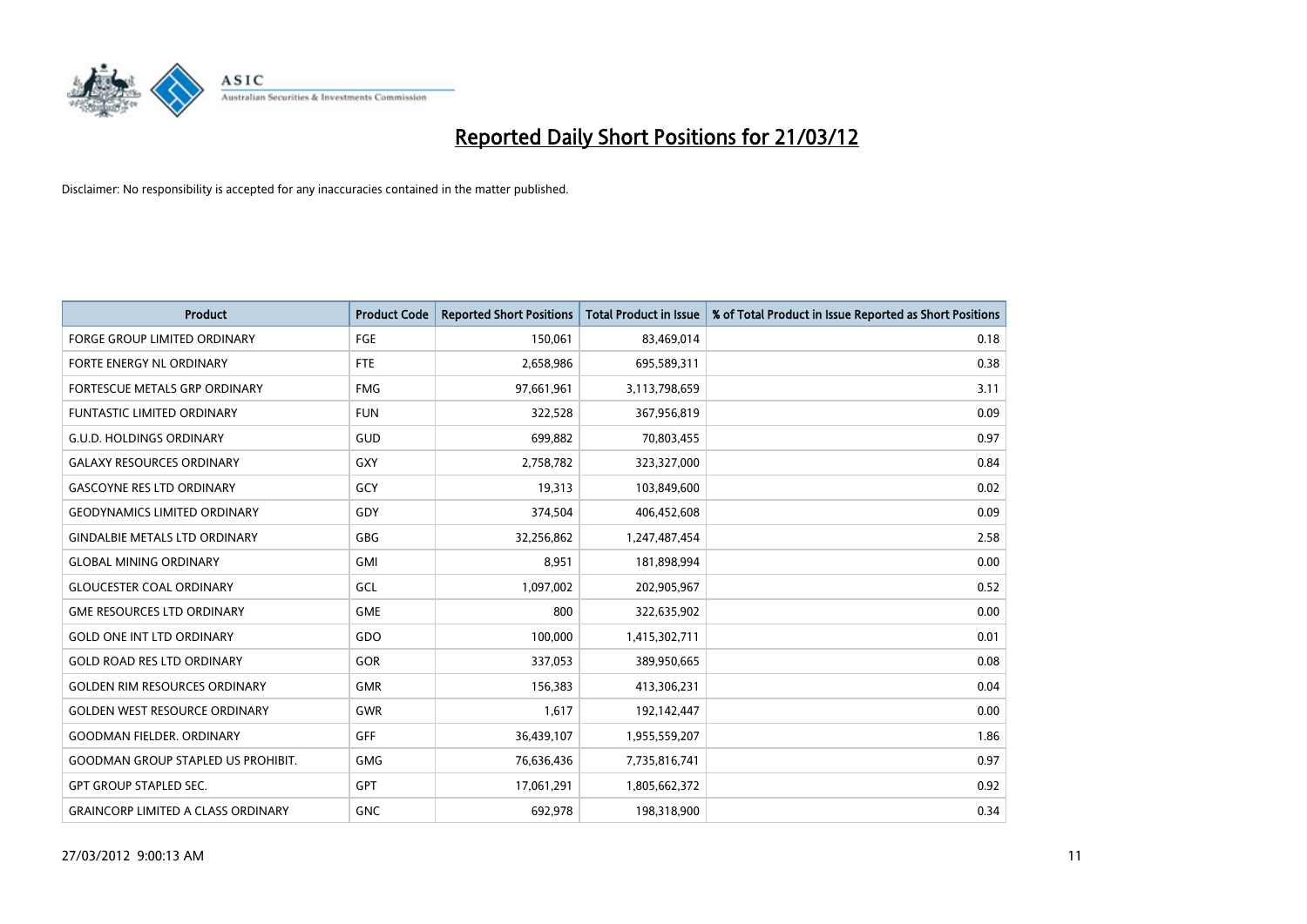

| <b>Product</b>                                   | <b>Product Code</b> | <b>Reported Short Positions</b> | <b>Total Product in Issue</b> | % of Total Product in Issue Reported as Short Positions |
|--------------------------------------------------|---------------------|---------------------------------|-------------------------------|---------------------------------------------------------|
| <b>GRANGE RESOURCES, ORDINARY</b>                | <b>GRR</b>          | 1,026,573                       | 1,154,359,727                 | 0.08                                                    |
| <b>GREENCAP LIMITED ORDINARY</b>                 | GCG                 | 1                               | 263,879,446                   | 0.00                                                    |
| <b>GREENLAND MIN EN LTD ORDINARY</b>             | GGG                 | 3,379,690                       | 416,390,488                   | 0.80                                                    |
| <b>GROWTHPOINT PROPERTY ORD/UNIT STAPLED SEC</b> | GOZ                 | 101,324                         | 291,904,374                   | 0.03                                                    |
| <b>GRYPHON MINERALS LTD ORDINARY</b>             | GRY                 | 2,930,734                       | 348,164,983                   | 0.84                                                    |
| <b>GUILDFORD COAL LTD ORDINARY</b>               | <b>GUF</b>          | 1,985,289                       | 239,649,486                   | 0.83                                                    |
| <b>GUINNESS PEAT GROUP. CDI 1:1</b>              | <b>GPG</b>          | 54                              | 276,950,593                   | 0.00                                                    |
| <b>GUJARAT NRE COAL LTD ORDINARY</b>             | <b>GNM</b>          | 5,000                           | 993,137,858                   | 0.00                                                    |
| <b>GUNNS LIMITED ORDINARY</b>                    | <b>GNS</b>          | 63,255,679                      | 848,401,559                   | 7.44                                                    |
| <b>GWA GROUP LTD ORDINARY</b>                    | <b>GWA</b>          | 10,705,024                      | 302,005,514                   | 3.55                                                    |
| HARVEY NORMAN ORDINARY                           | <b>HVN</b>          | 79,376,797                      | 1,062,316,784                 | 7.44                                                    |
| HASTIE GROUP LIMITED ORDINARY                    | <b>HST</b>          | 122,098                         | 137,353,504                   | 0.08                                                    |
| HASTINGS DIVERSIFIED STAPLED SECURITY            | <b>HDF</b>          | 954,862                         | 530,001,072                   | 0.17                                                    |
| <b>HAVILAH RESOURCES NL ORDINARY</b>             | <b>HAV</b>          | 75,177                          | 101,311,223                   | 0.07                                                    |
| <b>HEARTWARE INT INC CDI 35:1</b>                | <b>HIN</b>          | 272,008                         | 43,772,855                    | 0.62                                                    |
| <b>HENDERSON GROUP CDI 1:1</b>                   | <b>HGG</b>          | 19,918,027                      | 653,764,818                   | 3.04                                                    |
| HFA HOLDINGS LIMITED ORDINARY                    | <b>HFA</b>          | 8,273                           | 117,332,831                   | 0.00                                                    |
| <b>HIGHLANDS PACIFIC ORDINARY</b>                | <b>HIG</b>          | 2,459,484                       | 686,202,481                   | 0.36                                                    |
| HILLGROVE RES LTD ORDINARY                       | <b>HGO</b>          | 16,113,218                      | 793,698,575                   | 2.02                                                    |
| HILLS HOLDINGS LTD ORDINARY                      | HIL                 | 3,530,256                       | 246,349,244                   | 1.41                                                    |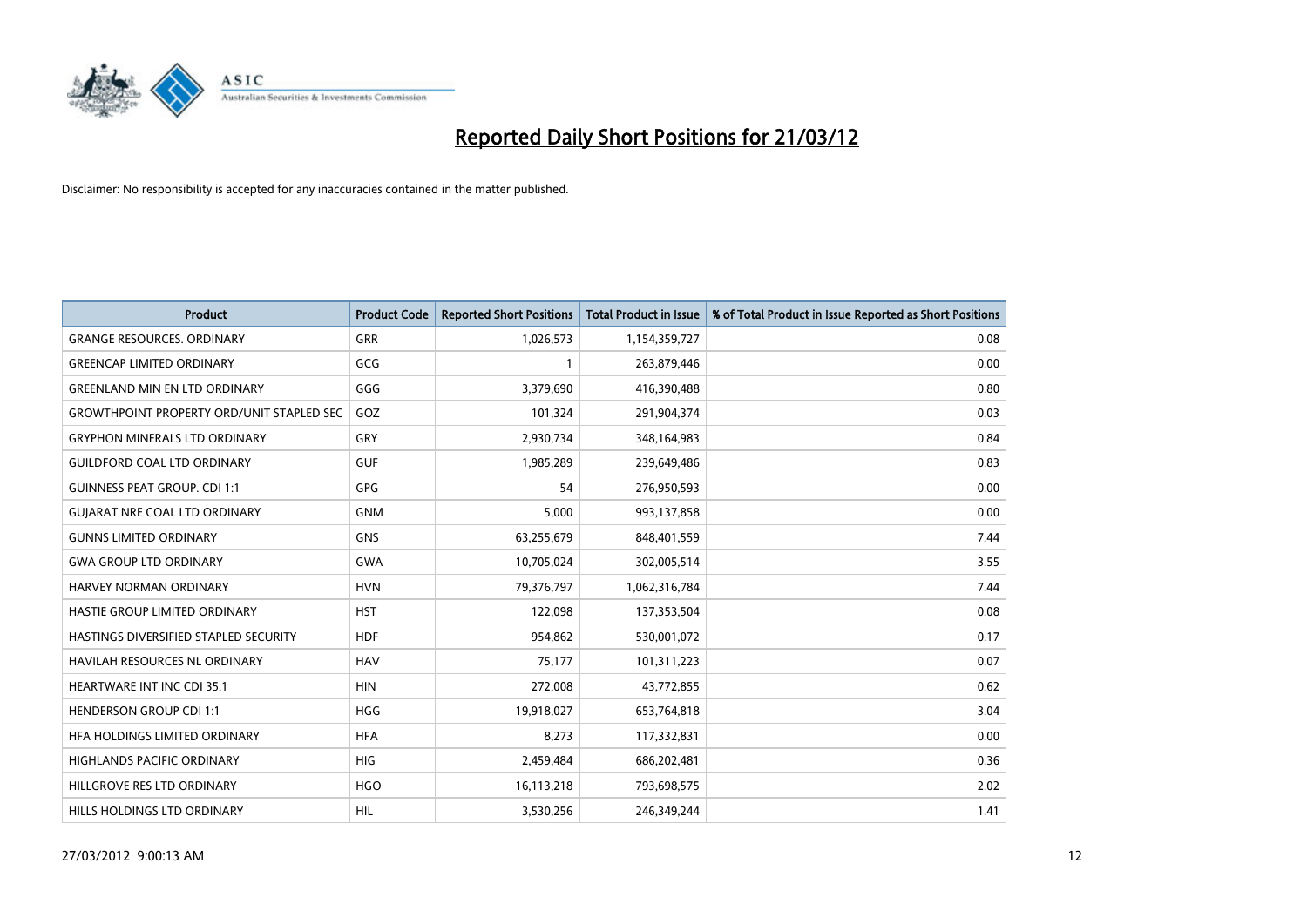

| <b>Product</b>                                | <b>Product Code</b> | <b>Reported Short Positions</b> | <b>Total Product in Issue</b> | % of Total Product in Issue Reported as Short Positions |
|-----------------------------------------------|---------------------|---------------------------------|-------------------------------|---------------------------------------------------------|
| HORIZON OIL LIMITED ORDINARY                  | <b>HZN</b>          | 21,421,841                      | 1,130,811,515                 | 1.88                                                    |
| <b>IINET LIMITED ORDINARY</b>                 | <b>IIN</b>          | 145,019                         | 160,968,847                   | 0.08                                                    |
| <b>ILUKA RESOURCES ORDINARY</b>               | ILU.                | 22,705,513                      | 418,700,517                   | 5.42                                                    |
| <b>IMDEX LIMITED ORDINARY</b>                 | <b>IMD</b>          | 863,041                         | 205,055,435                   | 0.42                                                    |
| IMF (AUSTRALIA) LTD ORDINARY                  | <b>IMF</b>          | 330,525                         | 123,828,193                   | 0.26                                                    |
| <b>IMX RESOURCES LTD ORDINARY</b>             | <b>IXR</b>          | 20,000                          | 262,612,803                   | 0.01                                                    |
| <b>INCITEC PIVOT ORDINARY</b>                 | IPL                 | 7,344,680                       | 1,628,730,107                 | 0.45                                                    |
| <b>INDEPENDENCE GROUP ORDINARY</b>            | <b>IGO</b>          | 6,713,496                       | 232,882,535                   | 2.86                                                    |
| <b>INDOPHIL RESOURCES ORDINARY</b>            | <b>IRN</b>          | 955,868                         | 1,203,146,194                 | 0.06                                                    |
| <b>INDUSTREA LIMITED ORDINARY</b>             | IDL                 | 2,122,703                       | 368,992,435                   | 0.58                                                    |
| <b>INFIGEN ENERGY STAPLED SECURITIES</b>      | <b>IFN</b>          | 4,578,388                       | 762,265,972                   | 0.61                                                    |
| ING RE COM GROUP STAPLED SECURITIES           | ILF.                | 3,583                           | 441,029,194                   | 0.00                                                    |
| <b>INSURANCE AUSTRALIA ORDINARY</b>           | IAG                 | 10,208,657                      | 2,079,034,021                 | 0.48                                                    |
| INTEGRA MINING LTD, ORDINARY                  | <b>IGR</b>          | 7,596,071                       | 846,293,881                   | 0.90                                                    |
| <b>INTREPID MINES ORDINARY</b>                | <b>IAU</b>          | 3,761,307                       | 524,428,289                   | 0.71                                                    |
| <b>INVESTA OFFICE FUND STAPLED SECURITIES</b> | <b>IOF</b>          | 3,570,829                       | 2,657,463,999                 | 0.13                                                    |
| <b>INVOCARE LIMITED ORDINARY</b>              | <b>IVC</b>          | 2,174,052                       | 110,030,298                   | 1.98                                                    |
| ION LIMITED ORDINARY                          | <b>ION</b>          | 164,453                         | 256,365,105                   | 0.06                                                    |
| <b>IOOF HOLDINGS LTD ORDINARY</b>             | IFL                 | 833,010                         | 229,794,395                   | 0.35                                                    |
| <b>IRESS MARKET TECH. ORDINARY</b>            | <b>IRE</b>          | 2,082,692                       | 127,036,010                   | 1.63                                                    |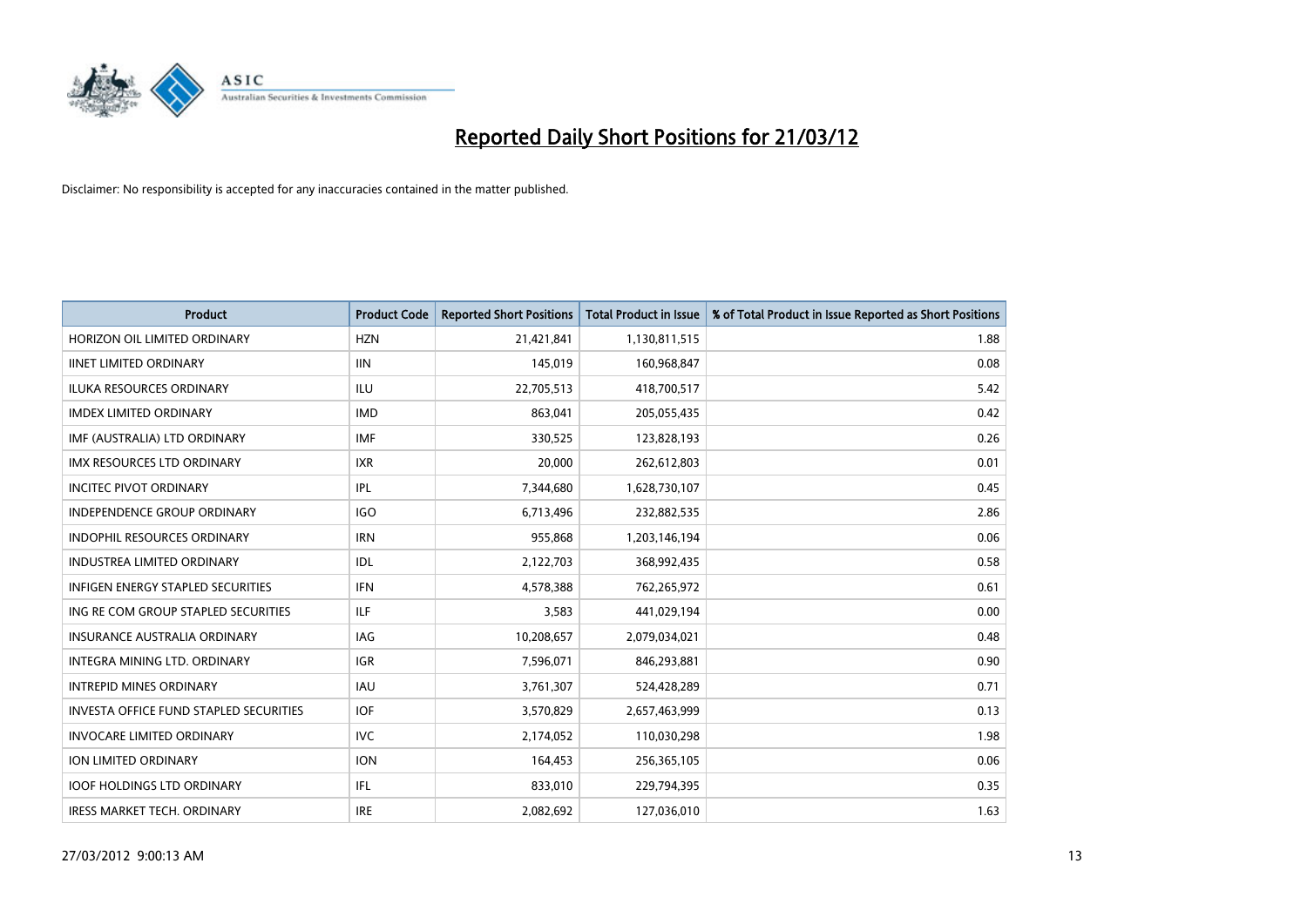

| <b>Product</b>                                  | <b>Product Code</b> | <b>Reported Short Positions</b> | <b>Total Product in Issue</b> | % of Total Product in Issue Reported as Short Positions |
|-------------------------------------------------|---------------------|---------------------------------|-------------------------------|---------------------------------------------------------|
| <b>IRON ORE HOLDINGS ORDINARY</b>               | <b>IOH</b>          | 76,032                          | 166,137,005                   | 0.04                                                    |
| ISHARES GLB CONSSTA CDI 1:1                     | IXI                 | 751                             | 4,750,000                     | 0.02                                                    |
| ISHARES GLOBAL 100 CDI 1:1                      | 100                 | 18,753                          | 10,600,000                    | 0.18                                                    |
| ISHARES MSCI AUS 200 ISHARES MSCI AUS 200       | <b>IOZ</b>          | 43,462                          | 4,352,373                     | 1.00                                                    |
| ISHARES S&P HIGH DIV ISHARES S&P HIGH DIV       | <b>IHD</b>          | 98,907                          | 2,903,027                     | 3.41                                                    |
| ISHARES SMALL ORDS ISHARES SMALL ORDS           | <b>ISO</b>          | 709,909                         | 5,703,165                     | 12.45                                                   |
| <b>IVANHOE AUSTRALIA ORDINARY</b>               | <b>IVA</b>          | 2,165,385                       | 552,735,295                   | 0.39                                                    |
| <b>JACKA RESOURCES LTD ORDINARY</b>             | <b>JKA</b>          | 1,493,893                       | 175,465,377                   | 0.85                                                    |
| <b>IAMES HARDIE INDUST CHESS DEPOSITARY INT</b> | <b>JHX</b>          | 17,209,397                      | 436,613,072                   | 3.91                                                    |
| <b>JAMESON RESOURCES ORDINARY</b>               | JAL                 | 1,600,000                       | 154,783,676                   | 1.03                                                    |
| <b>JB HI-FI LIMITED ORDINARY</b>                | <b>JBH</b>          | 20,964,928                      | 98,850,643                    | 21.18                                                   |
| <b>JUPITER MINES ORDINARY</b>                   | <b>IMS</b>          | 474                             | 1,806,834,044                 | 0.00                                                    |
| KAGARA LTD ORDINARY                             | KZL                 | 11,256,011                      | 798,953,117                   | 1.40                                                    |
| KANGAROO RES LTD ORDINARY                       | <b>KRL</b>          | 1,825                           | 3,434,430,012                 | 0.00                                                    |
| KAROON GAS AUSTRALIA ORDINARY                   | <b>KAR</b>          | 1,862,415                       | 221,420,769                   | 0.82                                                    |
| KATHMANDU HOLD LTD ORDINARY                     | <b>KMD</b>          | 1,353,799                       | 200,000,000                   | 0.68                                                    |
| <b>KBL MINING LIMITED ORDINARY</b>              | <b>KBL</b>          | 1,820                           | 240,146,268                   | 0.00                                                    |
| <b>KENTOR GOLD LIMITED ORDINARY</b>             | KGL                 | 19,990                          | 106,209,874                   | 0.02                                                    |
| <b>KEYBRIDGE CAPITAL ORDINARY</b>               | <b>KBC</b>          | 6,000                           | 172,070,564                   | 0.00                                                    |
| KINGSGATE CONSOLID. ORDINARY                    | <b>KCN</b>          | 5,304,558                       | 150,876,565                   | 3.51                                                    |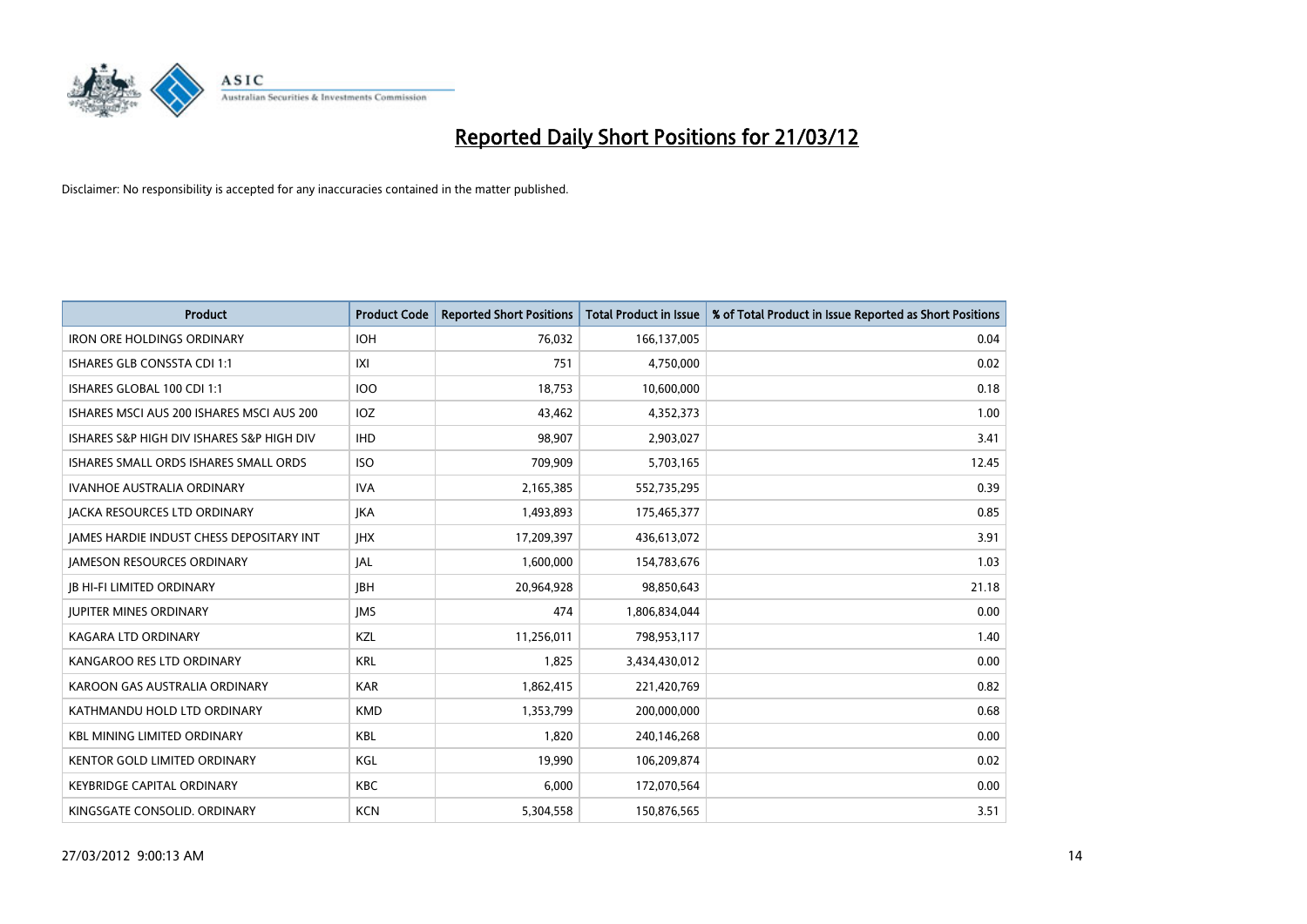

| <b>Product</b>                        | <b>Product Code</b> | <b>Reported Short Positions</b> | <b>Total Product in Issue</b> | % of Total Product in Issue Reported as Short Positions |
|---------------------------------------|---------------------|---------------------------------|-------------------------------|---------------------------------------------------------|
| KINGSROSE MINING LTD ORDINARY         | <b>KRM</b>          | 332,510                         | 276,224,741                   | 0.11                                                    |
| LEIGHTON HOLDINGS ORDINARY            | LEI                 | 7,583,480                       | 337,087,596                   | 2.24                                                    |
| LEND LEASE GROUP UNIT/ORD STAPLED     | <b>LLC</b>          | 1,868,423                       | 571,804,090                   | 0.31                                                    |
| LINC ENERGY LTD ORDINARY              | <b>LNC</b>          | 15,308,090                      | 504,487,631                   | 3.01                                                    |
| LIQUEFIED NATURAL ORDINARY            | LNG                 | 272,800                         | 267,699,015                   | 0.10                                                    |
| LYCOPODIUM LIMITED ORDINARY           | LYL                 | 1,984                           | 38,655,103                    | 0.01                                                    |
| LYNAS CORPORATION ORDINARY            | <b>LYC</b>          | 151,259,613                     | 1,714,496,913                 | 8.83                                                    |
| M2 TELECOMMUNICATION ORDINARY         | <b>MTU</b>          | 33,161                          | 124,543,385                   | 0.02                                                    |
| <b>MACA LIMITED ORDINARY</b>          | <b>MLD</b>          | 6,751                           | 150,000,000                   | 0.00                                                    |
| <b>MACMAHON HOLDINGS ORDINARY</b>     | <b>MAH</b>          | 4,133,378                       | 738,631,705                   | 0.56                                                    |
| MACO ATLAS ROADS GRP ORDINARY STAPLED | <b>MOA</b>          | 12,253,775                      | 464,279,594                   | 2.64                                                    |
| MACQUARIE GROUP LTD ORDINARY          | MQG                 | 7,860,793                       | 348,584,383                   | 2.23                                                    |
| MARENGO MINING ORDINARY               | <b>MGO</b>          | 39,850                          | 1,002,559,863                 | 0.00                                                    |
| <b>MATRIX C &amp; E LTD ORDINARY</b>  | <b>MCE</b>          | 526,999                         | 77,081,507                    | 0.69                                                    |
| MAVERICK DRILLING ORDINARY            | <b>MAD</b>          | 13,003                          | 267,454,286                   | 0.00                                                    |
| MCMILLAN SHAKESPEARE ORDINARY         | <b>MMS</b>          | 26,031                          | 74,523,965                    | 0.03                                                    |
| MCPHERSON'S LTD ORDINARY              | <b>MCP</b>          | 14,050                          | 72,401,758                    | 0.02                                                    |
| MEDUSA MINING LTD ORDINARY            | <b>MML</b>          | 3,035,685                       | 188,903,911                   | 1.58                                                    |
| MELBOURNE IT LIMITED ORDINARY         | <b>MLB</b>          | 150,195                         | 81,352,178                    | 0.18                                                    |
| MEO AUSTRALIA LTD ORDINARY            | <b>MEO</b>          | 5,733,049                       | 539,913,260                   | 1.07                                                    |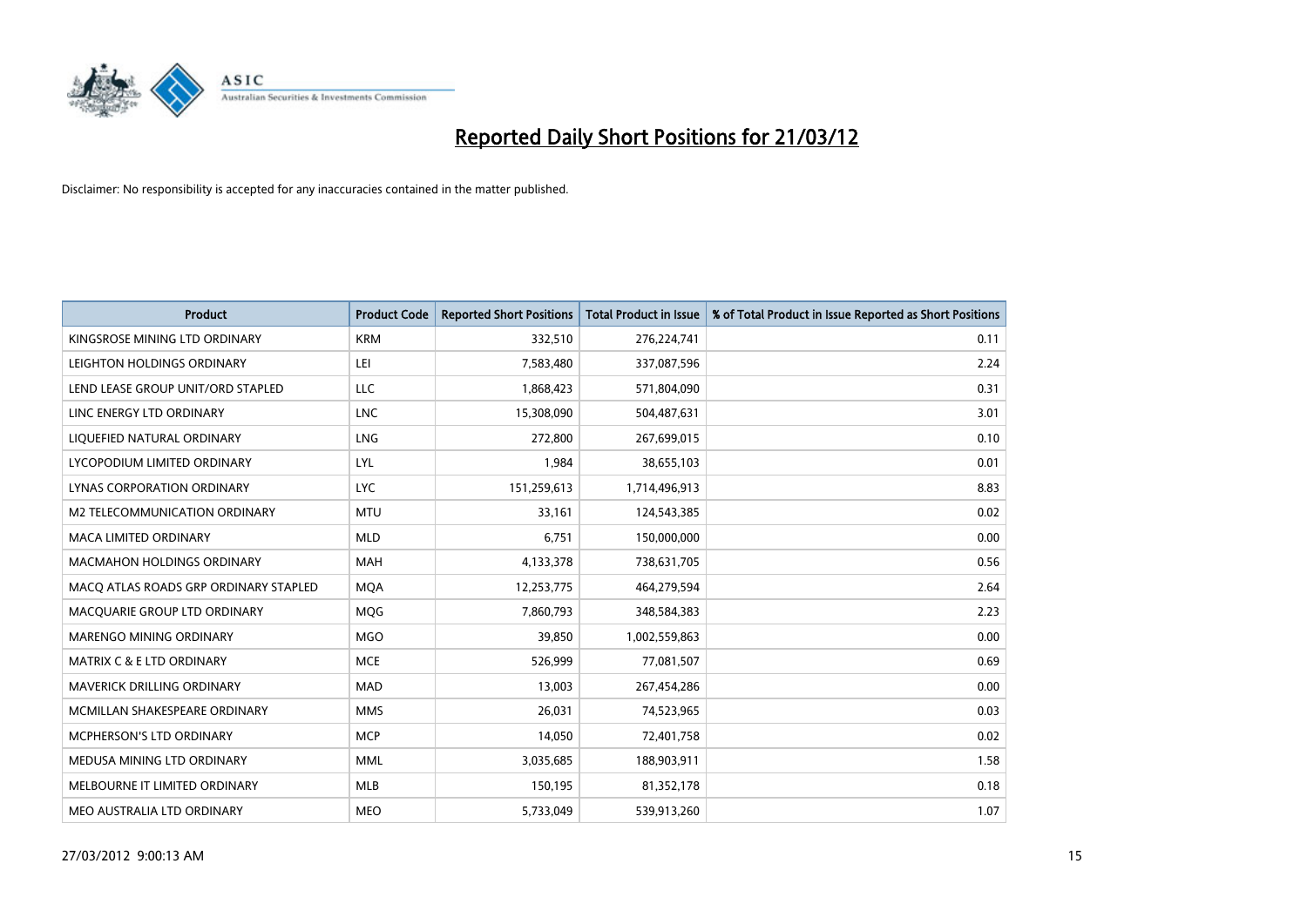

| <b>Product</b>                    | <b>Product Code</b> | <b>Reported Short Positions</b> | <b>Total Product in Issue</b> | % of Total Product in Issue Reported as Short Positions |
|-----------------------------------|---------------------|---------------------------------|-------------------------------|---------------------------------------------------------|
| <b>MERMAID MARINE ORDINARY</b>    | <b>MRM</b>          | 639,878                         | 217,991,983                   | 0.29                                                    |
| MESOBLAST LIMITED ORDINARY        | <b>MSB</b>          | 13,613,954                      | 284,478,361                   | 4.81                                                    |
| METALS X LIMITED ORDINARY         | <b>MLX</b>          | 670,339                         | 1,320,540,009                 | 0.06                                                    |
| METCASH LIMITED ORDINARY          | <b>MTS</b>          | 37,635,461                      | 771,345,864                   | 4.84                                                    |
| METGASCO LIMITED ORDINARY         | <b>MEL</b>          | 353,715                         | 338,592,672                   | 0.10                                                    |
| METMINCO LIMITED ORDINARY         | <b>MNC</b>          | 1,428,027                       | 1,749,541,573                 | 0.07                                                    |
| MHM METALS LIMITED ORDINARY       | <b>MHM</b>          | 28,350                          | 104,185,268                   | 0.03                                                    |
| MICLYN EXP OFFSHR ORDINARY        | <b>MIO</b>          | 87,557                          | 278,515,705                   | 0.03                                                    |
| MILTON CORPORATION ORDINARY       | <b>MLT</b>          | 8,900                           | 121,625,655                   | 0.01                                                    |
| MINCOR RESOURCES NL ORDINARY      | <b>MCR</b>          | 1,529,226                       | 194,749,889                   | 0.78                                                    |
| MINERAL DEPOSITS ORDINARY         | <b>MDL</b>          | 207,611                         | 83,538,786                    | 0.26                                                    |
| MINERAL RESOURCES, ORDINARY       | <b>MIN</b>          | 688,160                         | 184,706,489                   | 0.36                                                    |
| MIRABELA NICKEL LTD ORDINARY      | <b>MBN</b>          | 10,755,355                      | 492,516,163                   | 2.20                                                    |
| MIRVAC GROUP STAPLED SECURITIES   | <b>MGR</b>          | 10,995,208                      | 3,416,996,915                 | 0.31                                                    |
| MOLOPO ENERGY LTD ORDINARY        | <b>MPO</b>          | 652,164                         | 245,579,810                   | 0.26                                                    |
| MOLY MINES LIMITED ORDINARY       | MOL                 | 47,936                          | 384,893,989                   | 0.01                                                    |
| MONADELPHOUS GROUP ORDINARY       | <b>MND</b>          | 1,556,862                       | 88,674,327                    | 1.75                                                    |
| MORTGAGE CHOICE LTD ORDINARY      | <b>MOC</b>          | 2,240,355                       | 120,319,572                   | 1.86                                                    |
| <b>MOUNT GIBSON IRON ORDINARY</b> | <b>MGX</b>          | 4,809,003                       | 1,082,570,693                 | 0.44                                                    |
| MULTIPLEX SITES SITES             | <b>MXUPA</b>        | 10                              | 4,500,000                     | 0.00                                                    |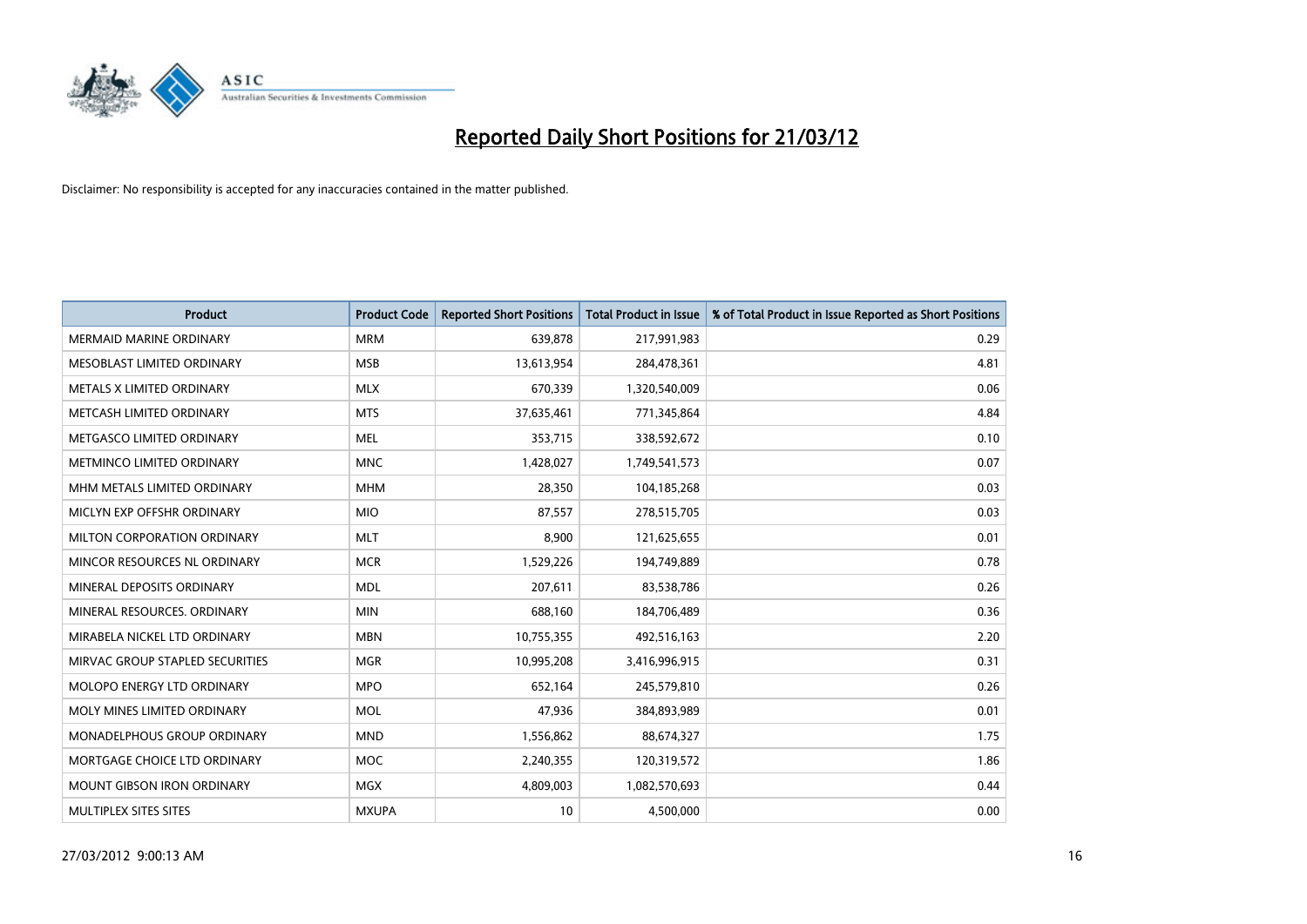

| <b>Product</b>                  | <b>Product Code</b> | <b>Reported Short Positions</b> | <b>Total Product in Issue</b> | % of Total Product in Issue Reported as Short Positions |
|---------------------------------|---------------------|---------------------------------|-------------------------------|---------------------------------------------------------|
| MURCHISON METALS LTD ORDINARY   | <b>MMX</b>          | 4,736,783                       | 450,093,277                   | 1.05                                                    |
| MYER HOLDINGS LTD ORDINARY      | <b>MYR</b>          | 71,941,471                      | 583,384,551                   | 12.33                                                   |
| <b>MYSTATE LIMITED ORDINARY</b> | <b>MYS</b>          | 1.400                           | 86,963,862                    | 0.00                                                    |
| NATIONAL AUST. BANK ORDINARY    | <b>NAB</b>          | 15,658,692                      | 2,239,201,841                 | 0.66                                                    |
| NATURAL FUEL LIMITED ORDINARY   | <b>NFL</b>          | $\mathbf{1}$                    | 1,121,912                     | 0.00                                                    |
| NAVIGATOR RESOURCES ORDINARY    | <b>NAV</b>          | 500                             | 2,222,216,576                 | 0.00                                                    |
| NAVITAS LIMITED ORDINARY        | <b>NVT</b>          | 8,703,954                       | 375,318,628                   | 2.31                                                    |
| NEON ENERGY LIMITED ORDINARY    | <b>NEN</b>          | 20,100                          | 436,414,518                   | 0.00                                                    |
| NEPTUNE MARINE ORDINARY         | <b>NMS</b>          | 182,253                         | 1,748,545,632                 | 0.01                                                    |
| NEW HOPE CORPORATION ORDINARY   | <b>NHC</b>          | 738,818                         | 830,411,534                   | 0.08                                                    |
| NEWCREST MINING ORDINARY        | <b>NCM</b>          | 968,506                         | 764,960,000                   | 0.09                                                    |
| NEWS CORP A NON-VOTING CDI      | <b>NWSLV</b>        | 3,667,520                       | 1,656,080,629                 | 0.21                                                    |
| NEWS CORP B VOTING CDI          | <b>NWS</b>          | 1,759,818                       | 798,520,953                   | 0.23                                                    |
| NEXBIS LIMITED ORDINARY         | <b>NBS</b>          | 63,733                          | 798,356,704                   | 0.01                                                    |
| NEXTDC LIMITED ORDINARY         | <b>NXT</b>          | 146,851                         | 123,533,558                   | 0.11                                                    |
| NEXUS ENERGY LIMITED ORDINARY   | <b>NXS</b>          | 4,866,410                       | 1,326,821,159                 | 0.35                                                    |
| NIB HOLDINGS LIMITED ORDINARY   | <b>NHF</b>          | 121,005                         | 444,994,476                   | 0.03                                                    |
| NIDO PETROLEUM ORDINARY         | <b>NDO</b>          | 105,313                         | 1,389,163,151                 | 0.01                                                    |
| NKWE PLATINUM 10C US COMMON     | <b>NKP</b>          | 49                              | 559,651,184                   | 0.00                                                    |
| NOBLE MINERAL RES ORDINARY      | <b>NMG</b>          | 1,870,229                       | 550,620,653                   | 0.34                                                    |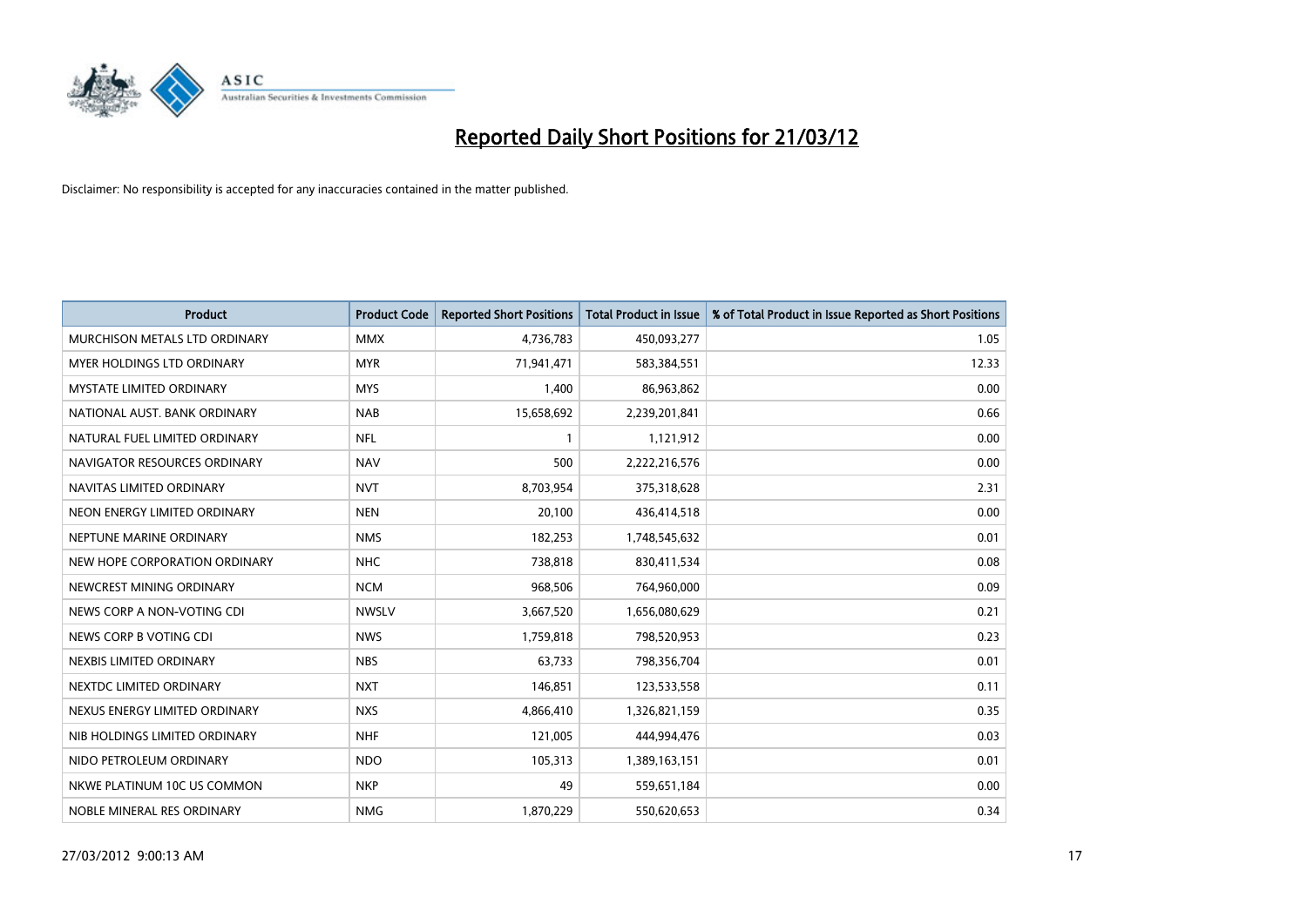

| <b>Product</b>                        | <b>Product Code</b> | <b>Reported Short Positions</b> | <b>Total Product in Issue</b> | % of Total Product in Issue Reported as Short Positions |
|---------------------------------------|---------------------|---------------------------------|-------------------------------|---------------------------------------------------------|
| NORTHERN IRON LTD ORDINARY            | <b>NFE</b>          | 443,536                         | 369,980,113                   | 0.12                                                    |
| NORTHERN STAR ORDINARY                | <b>NST</b>          | 19,349                          | 402,170,706                   | 0.00                                                    |
| NRW HOLDINGS LIMITED ORDINARY         | <b>NWH</b>          | 646,016                         | 278,888,011                   | 0.22                                                    |
| NUCOAL RESOURCES LTD ORDINARY         | <b>NCR</b>          | 967,480                         | 747,499,169                   | 0.13                                                    |
| NUFARM LIMITED ORDINARY               | <b>NUF</b>          | 3,834,136                       | 262,018,057                   | 1.47                                                    |
| <b>OAKTON LIMITED ORDINARY</b>        | <b>OKN</b>          | 829,975                         | 93,800,235                    | 0.89                                                    |
| OCEANAGOLD CORP. CHESS DEPOSITARY INT | <b>OGC</b>          | 1,155,283                       | 262,827,709                   | 0.43                                                    |
| OCEANIA CAPITAL LTD ORDINARY          | <b>OCP</b>          | 2,500                           | 25,677,757                    | 0.01                                                    |
| OIL SEARCH LTD ORDINARY               | OSH                 | 12,938,928                      | 1,325,155,171                 | 0.96                                                    |
| OM HOLDINGS LIMITED ORDINARY          | OMH                 | 5,493,017                       | 604,105,150                   | 0.91                                                    |
| ONESTEEL LIMITED ORDINARY             | OST                 | 31,824,598                      | 1,342,393,583                 | 2.37                                                    |
| ORICA LIMITED ORDINARY                | ORI                 | 4,291,841                       | 365,007,037                   | 1.16                                                    |
| ORIGIN ENERGY ORDINARY                | <b>ORG</b>          | 5,748,591                       | 1,086,248,519                 | 0.53                                                    |
| OROCOBRE LIMITED ORDINARY             | <b>ORE</b>          | 96,489                          | 103,195,029                   | 0.09                                                    |
| OROTONGROUP LIMITED ORDINARY          | ORL                 | 7,206                           | 40,880,902                    | 0.01                                                    |
| OTTO ENERGY LIMITED ORDINARY          | OEL                 | 109,204                         | 1,138,290,071                 | 0.01                                                    |
| OZ MINERALS ORDINARY                  | OZL                 | 8,398,254                       | 313,266,898                   | 2.68                                                    |
| <b>PACIFIC BRANDS ORDINARY</b>        | <b>PBG</b>          | 5,784,731                       | 912,915,695                   | 0.64                                                    |
| PALADIN ENERGY LTD ORDINARY           | <b>PDN</b>          | 35,396,024                      | 835,645,290                   | 4.22                                                    |
| PANAUST LIMITED ORDINARY              | <b>PNA</b>          | 8,538,990                       | 602,479,854                   | 1.41                                                    |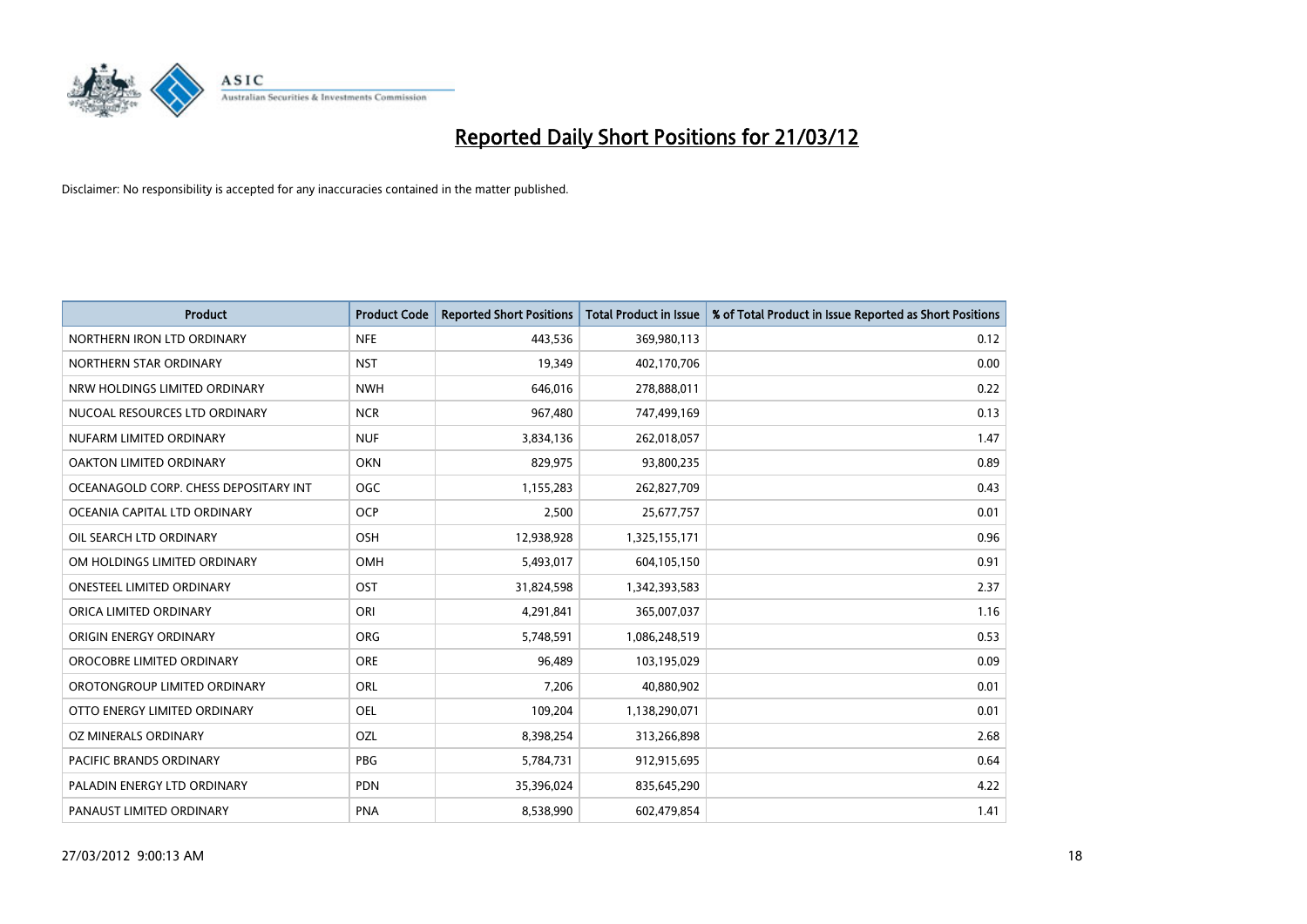

| <b>Product</b>                | <b>Product Code</b> | <b>Reported Short Positions</b> | <b>Total Product in Issue</b> | % of Total Product in Issue Reported as Short Positions |
|-------------------------------|---------------------|---------------------------------|-------------------------------|---------------------------------------------------------|
| PANCONTINENTAL OIL ORDINARY   | <b>PCL</b>          | 100,000                         | 860,779,809                   | 0.01                                                    |
| PANORAMIC RESOURCES ORDINARY  | PAN                 | 632,794                         | 207,050,710                   | 0.30                                                    |
| PAPERLINX LIMITED ORDINARY    | <b>PPX</b>          | 8,293,549                       | 609,280,761                   | 1.36                                                    |
| PAPILLON RES LTD ORDINARY     | <b>PIR</b>          | 88,812                          | 240,195,284                   | 0.03                                                    |
| PATTIES FOODS LTD ORDINARY    | PFL                 | 6,001                           | 138,989,223                   | 0.00                                                    |
| PEET LIMITED ORDINARY         | <b>PPC</b>          | 994                             | 320,170,604                   | 0.00                                                    |
| PENINSULA ENERGY LTD ORDINARY | <b>PEN</b>          | 3,834,398                       | 2,150,533,341                 | 0.18                                                    |
| PERILYA LIMITED ORDINARY      | PEM                 | 438,040                         | 769,316,426                   | 0.05                                                    |
| PERPETUAL LIMITED ORDINARY    | PPT                 | 2,373,648                       | 41,980,678                    | 5.65                                                    |
| PERSEUS MINING LTD ORDINARY   | <b>PRU</b>          | 7,410,736                       | 457,562,088                   | 1.60                                                    |
| PETSEC ENERGY ORDINARY        | <b>PSA</b>          | 223,332                         | 235,283,622                   | 0.09                                                    |
| PHARMAXIS LTD ORDINARY        | <b>PXS</b>          | 2,789,052                       | 305,890,989                   | 0.91                                                    |
| PHOSPHAGENICS LTD. ORDINARY   | POH                 | 786,000                         | 1,017,565,957                 | 0.07                                                    |
| PHOTON GROUP LTD ORDINARY     | PGA                 | 250,510                         | 1,540,886,866                 | 0.02                                                    |
| PLATINUM ASSET ORDINARY       | <b>PTM</b>          | 8,516,054                       | 561,347,878                   | 1.51                                                    |
| PLATINUM AUSTRALIA ORDINARY   | <b>PLA</b>          | 1,320,025                       | 504,968,043                   | 0.26                                                    |
| PLATINUM CAPITAL LTD ORDINARY | <b>PMC</b>          | $\mathbf{1}$                    | 165,776,239                   | 0.00                                                    |
| PMI GOLD CORP CDI 1:1         | <b>PVM</b>          | 19,702                          | 58,931,262                    | 0.03                                                    |
| PMP LIMITED ORDINARY          | <b>PMP</b>          | 29,265                          | 325,461,328                   | 0.01                                                    |
| PORT BOUVARD LIMITED ORDINARY | PBD                 | 6,754                           | 593,868,295                   | 0.00                                                    |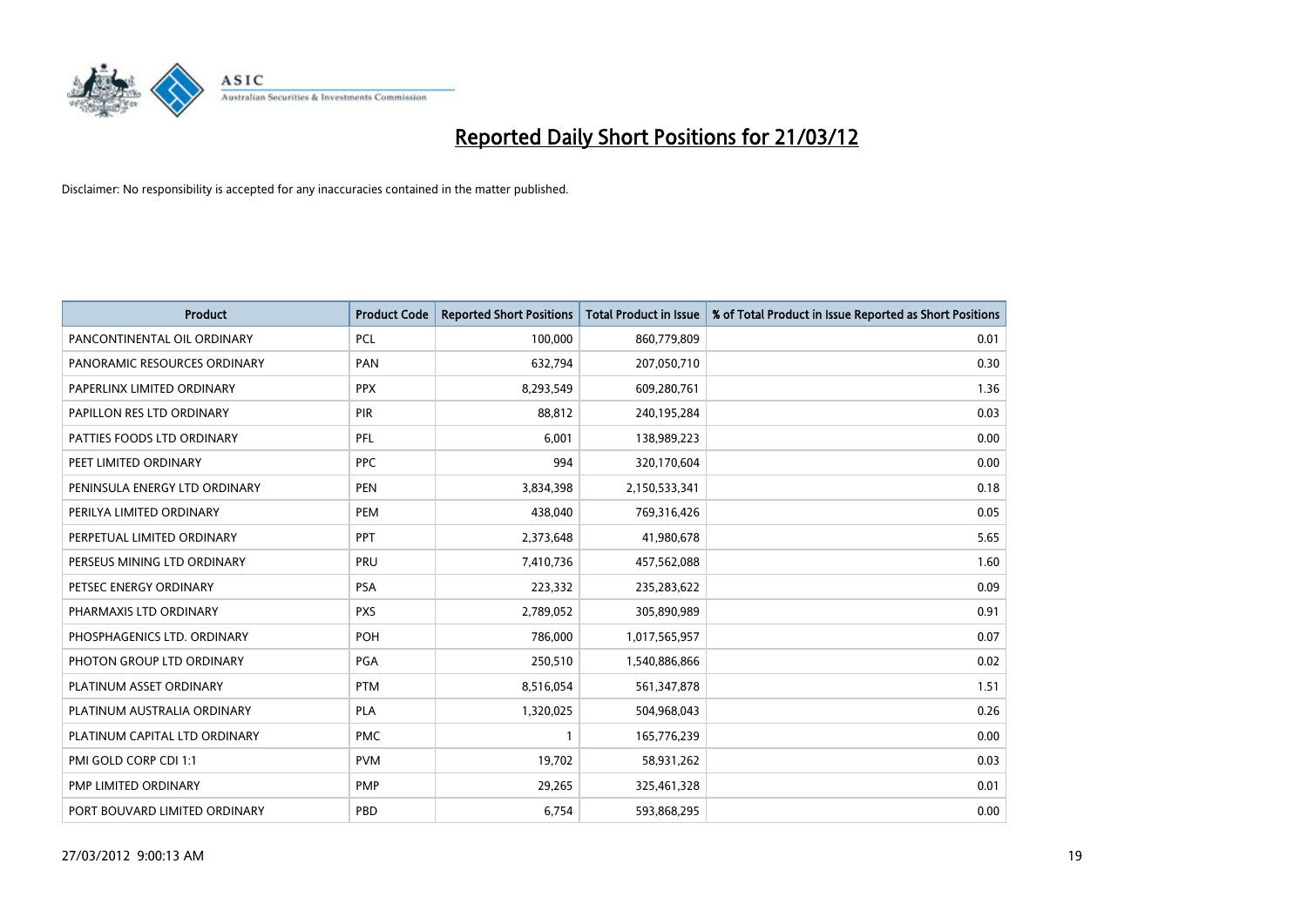

| <b>Product</b>                      | <b>Product Code</b> | <b>Reported Short Positions</b> | <b>Total Product in Issue</b> | % of Total Product in Issue Reported as Short Positions |
|-------------------------------------|---------------------|---------------------------------|-------------------------------|---------------------------------------------------------|
| PREMIER INVESTMENTS ORDINARY        | <b>PMV</b>          | 538,983                         | 155,062,831                   | 0.34                                                    |
| PRIMA BIOMED LTD ORDINARY           | <b>PRR</b>          | 5,685,530                       | 1,065,063,388                 | 0.52                                                    |
| PRIMARY HEALTH CARE ORDINARY        | <b>PRY</b>          | 11,727,147                      | 500,406,679                   | 2.33                                                    |
| PRIME MEDIA GRP LTD ORDINARY        | <b>PRT</b>          | 2                               | 366,330,303                   | 0.00                                                    |
| PRIMEAG AUSTRALIA ORDINARY          | PAG                 | 29,388                          | 266,394,444                   | 0.01                                                    |
| PROGEN PHARMACEUTIC ORDINARY        | PGL                 | 151,596                         | 24,709,097                    | 0.61                                                    |
| PROGRAMMED ORDINARY                 | <b>PRG</b>          | 441,311                         | 118, 173, 778                 | 0.35                                                    |
| PSIVIDA CORP CDI 1:1                | <b>PVA</b>          | 6,878                           | 8,973,987                     | 0.08                                                    |
| <b>QANTAS AIRWAYS ORDINARY</b>      | QAN                 | 43,420,720                      | 2,265,123,620                 | 1.91                                                    |
| OBE INSURANCE GROUP ORDINARY        | <b>OBE</b>          | 35,641,011                      | 1,157,601,767                 | 3.06                                                    |
| OR NATIONAL LIMITED ORDINARY        | <b>ORN</b>          | 16,722,523                      | 2,440,000,000                 | 0.68                                                    |
| ORXPHARMA LTD ORDINARY              | QRX                 | 657,895                         | 144,459,706                   | 0.45                                                    |
| <b>QUBE LOGISTICS HLDG ORDINARY</b> | <b>QUB</b>          | 2,929,588                       | 907,710,970                   | 0.32                                                    |
| RAMELIUS RESOURCES ORDINARY         | <b>RMS</b>          | 976,246                         | 335,775,519                   | 0.28                                                    |
| RAMSAY HEALTH CARE ORDINARY         | <b>RHC</b>          | 1,807,735                       | 202,081,252                   | 0.86                                                    |
| <b>RCR TOMLINSON ORDINARY</b>       | <b>RCR</b>          | 69,010                          | 134,028,849                   | 0.05                                                    |
| <b>REA GROUP ORDINARY</b>           | <b>REA</b>          | 240,792                         | 131,714,699                   | 0.18                                                    |
| RECKON LIMITED ORDINARY             | <b>RKN</b>          | 809,491                         | 132,839,672                   | 0.61                                                    |
| <b>RED FORK ENERGY ORDINARY</b>     | <b>RFE</b>          | 7,696                           | 310,229,853                   | 0.00                                                    |
| REDBANK ENERGY LTD ORDINARY         | AEJ                 | 19                              | 786,287                       | 0.00                                                    |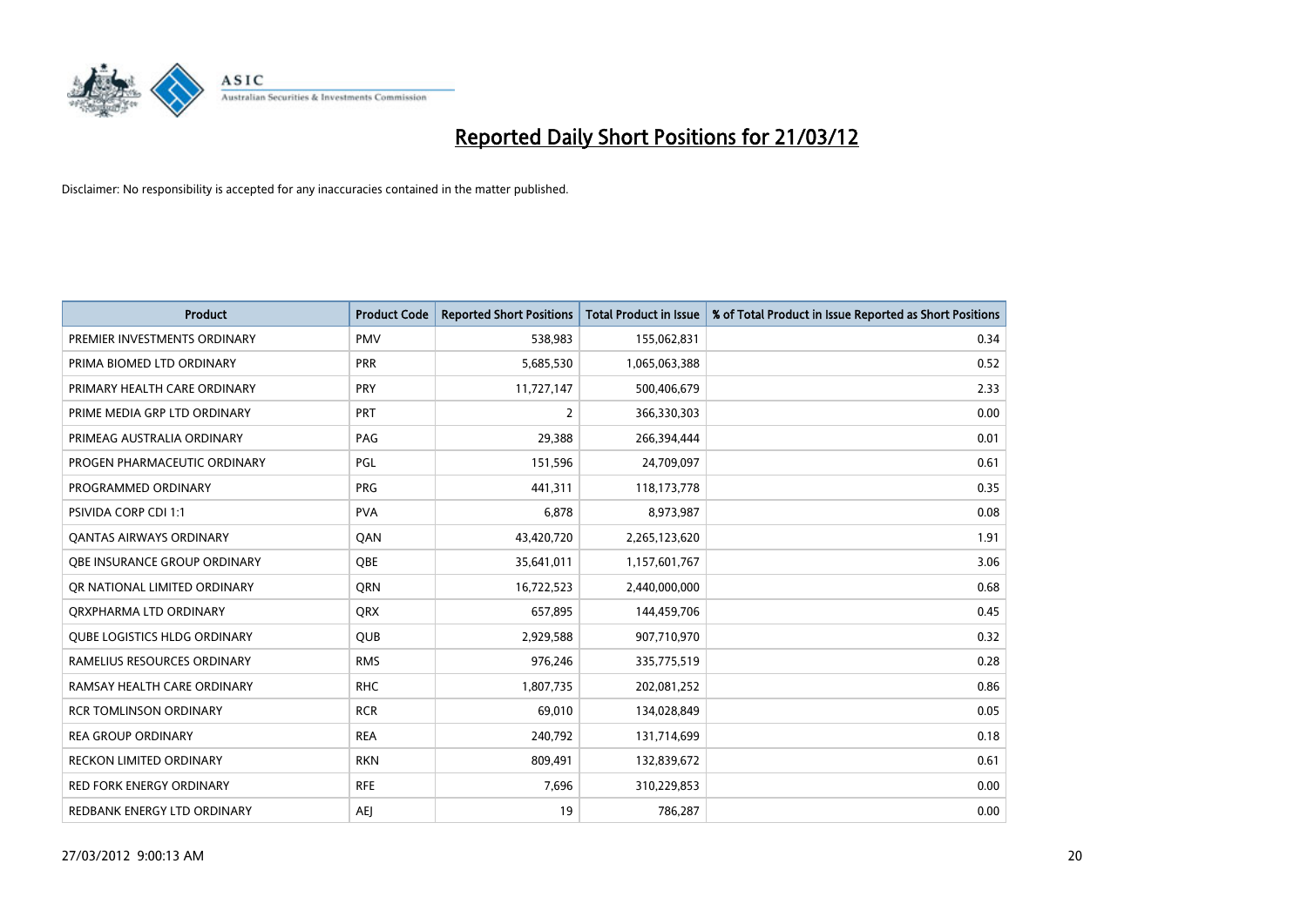

| Product                             | <b>Product Code</b> | <b>Reported Short Positions</b> | <b>Total Product in Issue</b> | % of Total Product in Issue Reported as Short Positions |
|-------------------------------------|---------------------|---------------------------------|-------------------------------|---------------------------------------------------------|
| REED RESOURCES LTD ORDINARY         | <b>RDR</b>          | 268,204                         | 264,742,501                   | 0.10                                                    |
| REGIONAL EXPRESS ORDINARY           | <b>REX</b>          | 10,000                          | 121,254,902                   | 0.01                                                    |
| REGIS RESOURCES ORDINARY            | <b>RRL</b>          | 640,883                         | 439,461,863                   | 0.13                                                    |
| RESMED INC CDI 10:1                 | <b>RMD</b>          | 6,214,973                       | 1,556,242,300                 | 0.38                                                    |
| <b>RESOLUTE MINING ORDINARY</b>     | <b>RSG</b>          | 2,834,405                       | 655,756,462                   | 0.41                                                    |
| <b>RESOURCE GENERATION ORDINARY</b> | <b>RES</b>          | 157,911                         | 262,895,652                   | 0.06                                                    |
| REVERSE CORP LIMITED ORDINARY       | <b>REF</b>          | 25,141                          | 92,382,175                    | 0.03                                                    |
| REX MINERALS LIMITED ORDINARY       | <b>RXM</b>          | 1,071,802                       | 153,847,284                   | 0.70                                                    |
| <b>RHG LIMITED ORDINARY</b>         | <b>RHG</b>          | 31,776                          | 308,483,177                   | 0.01                                                    |
| <b>RIALTO ENERGY ORDINARY</b>       | <b>RIA</b>          | 1,182,579                       | 600,310,224                   | 0.20                                                    |
| RICO RESOURCES LTD DEFERRED         | <b>RRIN</b>         | 99,811                          | 14,874,477                    | 0.67                                                    |
| <b>RIDLEY CORPORATION ORDINARY</b>  | <b>RIC</b>          | 90,856                          | 307,817,071                   | 0.02                                                    |
| RIO TINTO LIMITED ORDINARY          | <b>RIO</b>          | 21,041,294                      | 435,758,720                   | 4.77                                                    |
| RIVERCITY MOTORWAY STAPLED          | <b>RCY</b>          | 132,000                         | 957,010,115                   | 0.01                                                    |
| ROC OIL COMPANY ORDINARY            | <b>ROC</b>          | 3,135,344                       | 682,506,352                   | 0.46                                                    |
| ROYAL WOLF HOLDINGS ORDINARY        | <b>RWH</b>          | 60,000                          | 100,387,052                   | 0.06                                                    |
| RURALCO HOLDINGS ORDINARY           | <b>RHL</b>          | 12,000                          | 55,019,284                    | 0.02                                                    |
| SAI GLOBAL LIMITED ORDINARY         | SAI                 | 2,665,650                       | 202,473,890                   | 1.33                                                    |
| SALMAT LIMITED ORDINARY             | <b>SLM</b>          | 175,989                         | 159,802,174                   | 0.10                                                    |
| SAMSON OIL & GAS LTD ORDINARY       | SSN                 | 3,288,836                       | 1,757,456,009                 | 0.18                                                    |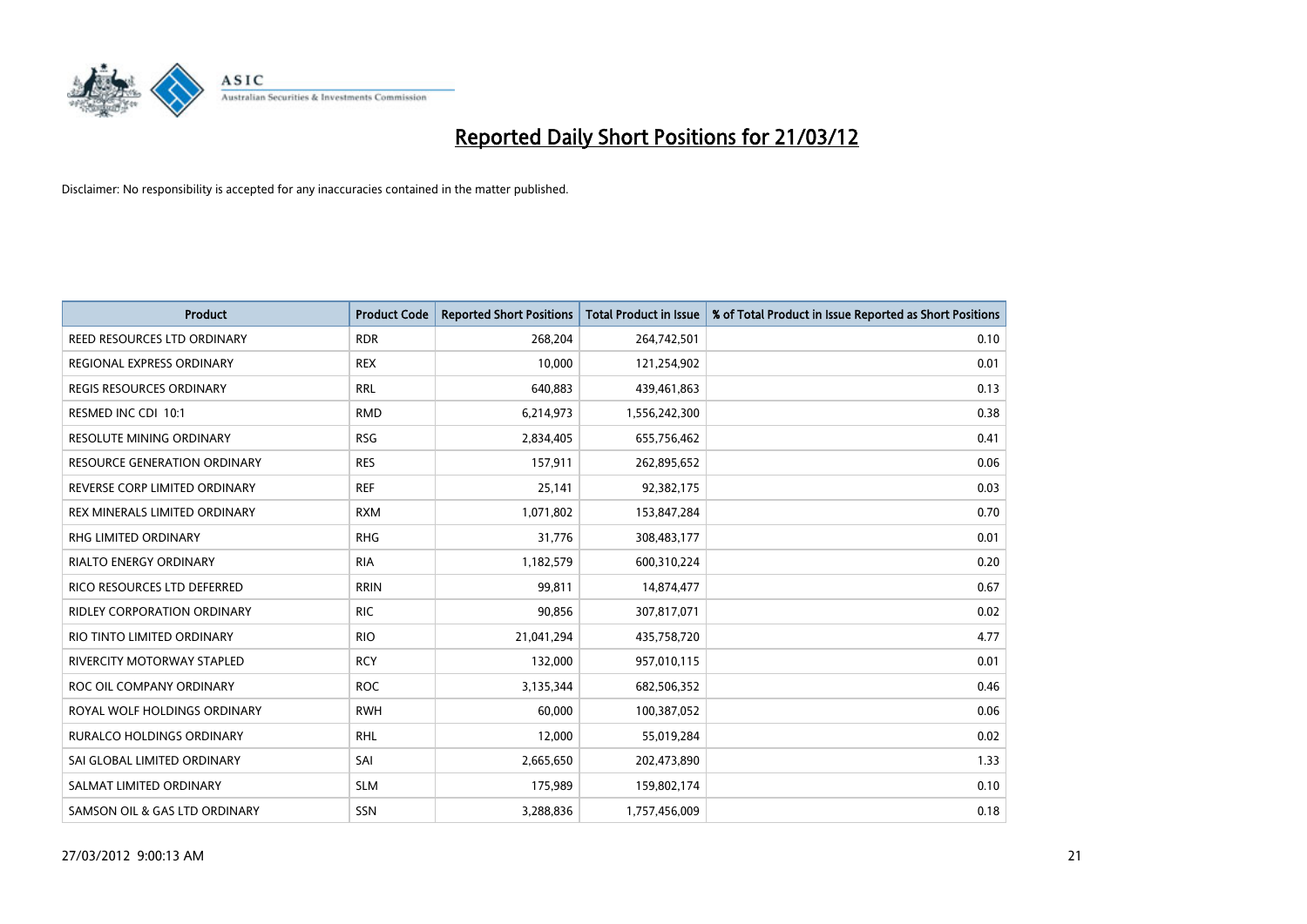

| <b>Product</b>                           | <b>Product Code</b> | <b>Reported Short Positions</b> | <b>Total Product in Issue</b> | % of Total Product in Issue Reported as Short Positions |
|------------------------------------------|---------------------|---------------------------------|-------------------------------|---------------------------------------------------------|
| SANDFIRE RESOURCES ORDINARY              | <b>SFR</b>          | 1,780,279                       | 151,152,635                   | 1.19                                                    |
| <b>SANTOS LTD ORDINARY</b>               | <b>STO</b>          | 16,716,954                      | 942,520,812                   | 1.76                                                    |
| SARACEN MINERAL ORDINARY                 | <b>SAR</b>          | 703,568                         | 593,993,240                   | 0.13                                                    |
| SEDGMAN LIMITED ORDINARY                 | <b>SDM</b>          | 191,540                         | 212,715,619                   | 0.08                                                    |
| SEEK LIMITED ORDINARY                    | <b>SEK</b>          | 14,864,031                      | 337,101,307                   | 4.39                                                    |
| SENETAS CORPORATION ORDINARY             | <b>SEN</b>          | 756,999                         | 463,105,195                   | 0.16                                                    |
| SENEX ENERGY LIMITED ORDINARY            | <b>SXY</b>          | 2,048,770                       | 923,847,416                   | 0.21                                                    |
| SERVCORP LIMITED ORDINARY                | SRV                 | 26,183                          | 98,440,807                    | 0.03                                                    |
| SERVICE STREAM ORDINARY                  | SSM                 | 344,663                         | 283,418,867                   | 0.12                                                    |
| SEVEN GROUP HOLDINGS ORDINARY            | <b>SVW</b>          | 643,852                         | 307,410,281                   | 0.21                                                    |
| SEVEN WEST MEDIA LTD ORDINARY            | SWM                 | 16,938,443                      | 645,719,542                   | 2.62                                                    |
| SIGMA PHARMACEUTICAL ORDINARY            | <b>SIP</b>          | 12,706,119                      | 1,178,626,572                 | 1.10                                                    |
| SILEX SYSTEMS ORDINARY                   | <b>SLX</b>          | 604,582                         | 170,143,997                   | 0.34                                                    |
| SILVER LAKE RESOURCE ORDINARY            | <b>SLR</b>          | 577,990                         | 220,264,064                   | 0.27                                                    |
| SIMS METAL MGMT LTD ORDINARY             | SGM                 | 7,072,312                       | 205,856,443                   | 3.40                                                    |
| SINGAPORE TELECOMM. CHESS DEPOSITARY INT | SGT                 | 10,699,157                      | 176,974,336                   | 6.02                                                    |
| SIRIUS RESOURCES NL ORDINARY             | <b>SIR</b>          | 82,500                          | 150,934,586                   | 0.05                                                    |
| SIRTEX MEDICAL ORDINARY                  | <b>SRX</b>          | 19,959                          | 55,768,136                    | 0.03                                                    |
| SKILLED GROUP LTD ORDINARY               | <b>SKE</b>          | 735,312                         | 233,487,276                   | 0.32                                                    |
| SKY CITY ENTERTAIN. ORDINARY             | <b>SKC</b>          | 1,812,104                       | 576,958,340                   | 0.31                                                    |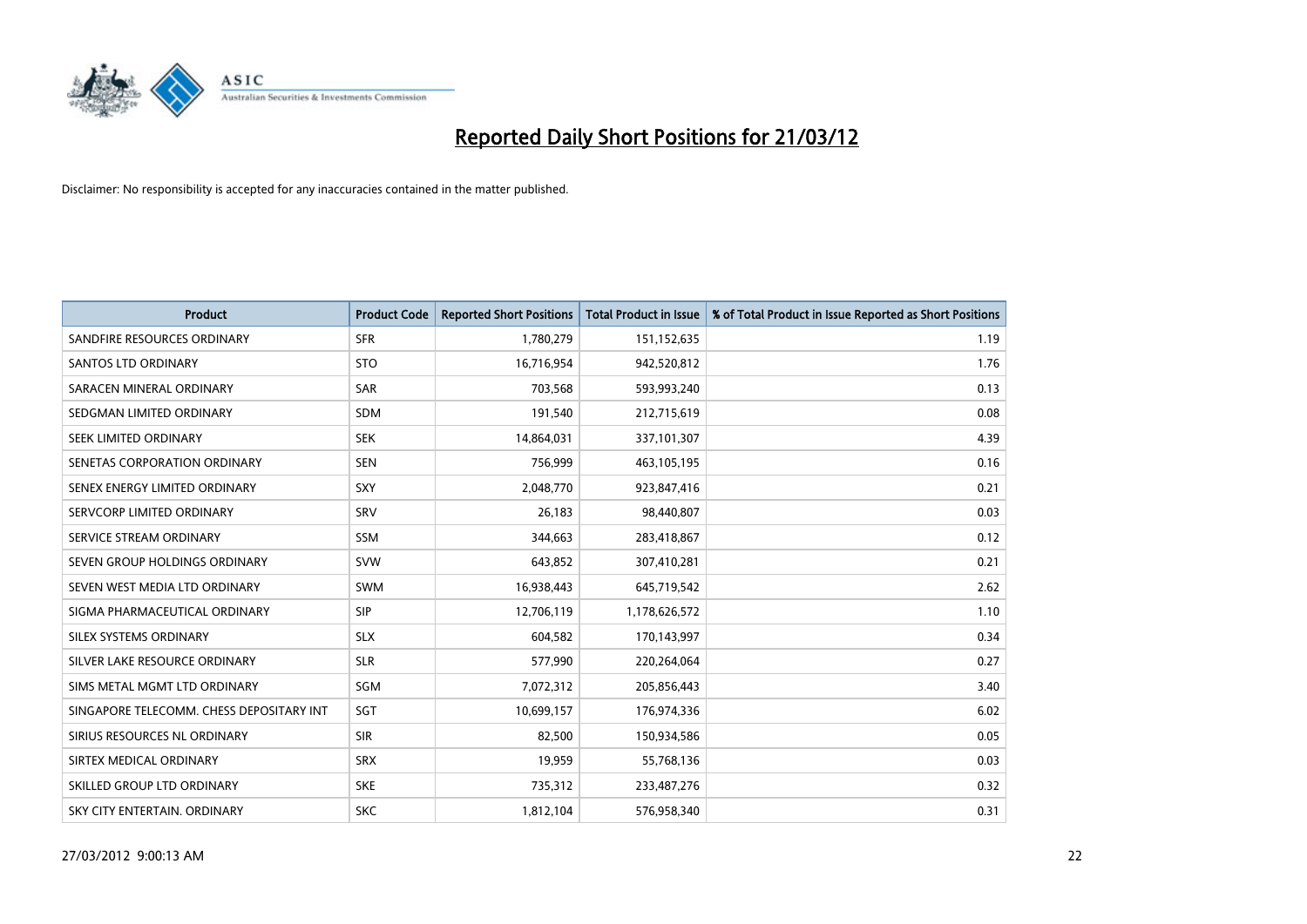

| <b>Product</b>                           | <b>Product Code</b> | <b>Reported Short Positions</b> | <b>Total Product in Issue</b> | % of Total Product in Issue Reported as Short Positions |
|------------------------------------------|---------------------|---------------------------------|-------------------------------|---------------------------------------------------------|
| SMS MANAGEMENT, ORDINARY                 | <b>SMX</b>          | 631,537                         | 68,290,180                    | 0.91                                                    |
| SONIC HEALTHCARE ORDINARY                | <b>SHL</b>          | 5,480,327                       | 389,969,875                   | 1.43                                                    |
| SOUL PATTINSON (W.H) ORDINARY            | SOL                 | 507                             | 239,395,320                   | 0.00                                                    |
| SOUTH BOULDER MINES ORDINARY             | <b>STB</b>          | 123,575                         | 116,232,826                   | 0.10                                                    |
| SP AUSNET STAPLED SECURITIES             | SPN                 | 2,202,597                       | 2,896,219,682                 | 0.06                                                    |
| SPARK INFRASTRUCTURE STAPLED NOTE & UNIT | SKI                 | 19,896,435                      | 1,326,734,264                 | 1.49                                                    |
| SPDR 200 FUND ETF UNITS                  | <b>STW</b>          | 8                               | 51,538,531                    | 0.00                                                    |
| SPECIALTY FASHION ORDINARY               | <b>SFH</b>          | 2,609,221                       | 192,086,121                   | 1.36                                                    |
| SPOTLESS GROUP LTD ORDINARY              | <b>SPT</b>          | 908,544                         | 265,454,407                   | 0.34                                                    |
| ST BARBARA LIMITED ORDINARY              | <b>SBM</b>          | 8,366,129                       | 325,615,389                   | 2.57                                                    |
| STANMORE COAL LTD ORDINARY               | <b>SMR</b>          | 17,231                          | 159,973,418                   | 0.01                                                    |
| STARPHARMA HOLDINGS ORDINARY             | <b>SPL</b>          | 2,270,728                       | 280,772,451                   | 0.80                                                    |
| STH AMERICAN COR LTD ORDINARY            | SAY                 | 9,200                           | 257,785,604                   | 0.00                                                    |
| STHN CROSS MEDIA ORDINARY                | SXL                 | 3,342,247                       | 704,594,449                   | 0.48                                                    |
| STOCKLAND UNITS/ORD STAPLED              | SGP                 | 22,574,258                      | 2,282,906,147                 | 0.97                                                    |
| STRAITS RES LTD. ORDINARY                | <b>SRQ</b>          | 785,201                         | 373,496,141                   | 0.21                                                    |
| STW COMMUNICATIONS ORDINARY              | SGN                 | 393,562                         | 362,798,351                   | 0.11                                                    |
| SUNCORP GROUP LTD ORDINARY               | <b>SUN</b>          | 13,125,890                      | 1,286,600,980                 | 1.02                                                    |
| SUNDANCE ENERGY ORDINARY                 | <b>SEA</b>          | 463,608                         | 277,098,474                   | 0.17                                                    |
| SUNDANCE RESOURCES ORDINARY              | <b>SDL</b>          | 7,415,444                       | 2,933,534,505                 | 0.25                                                    |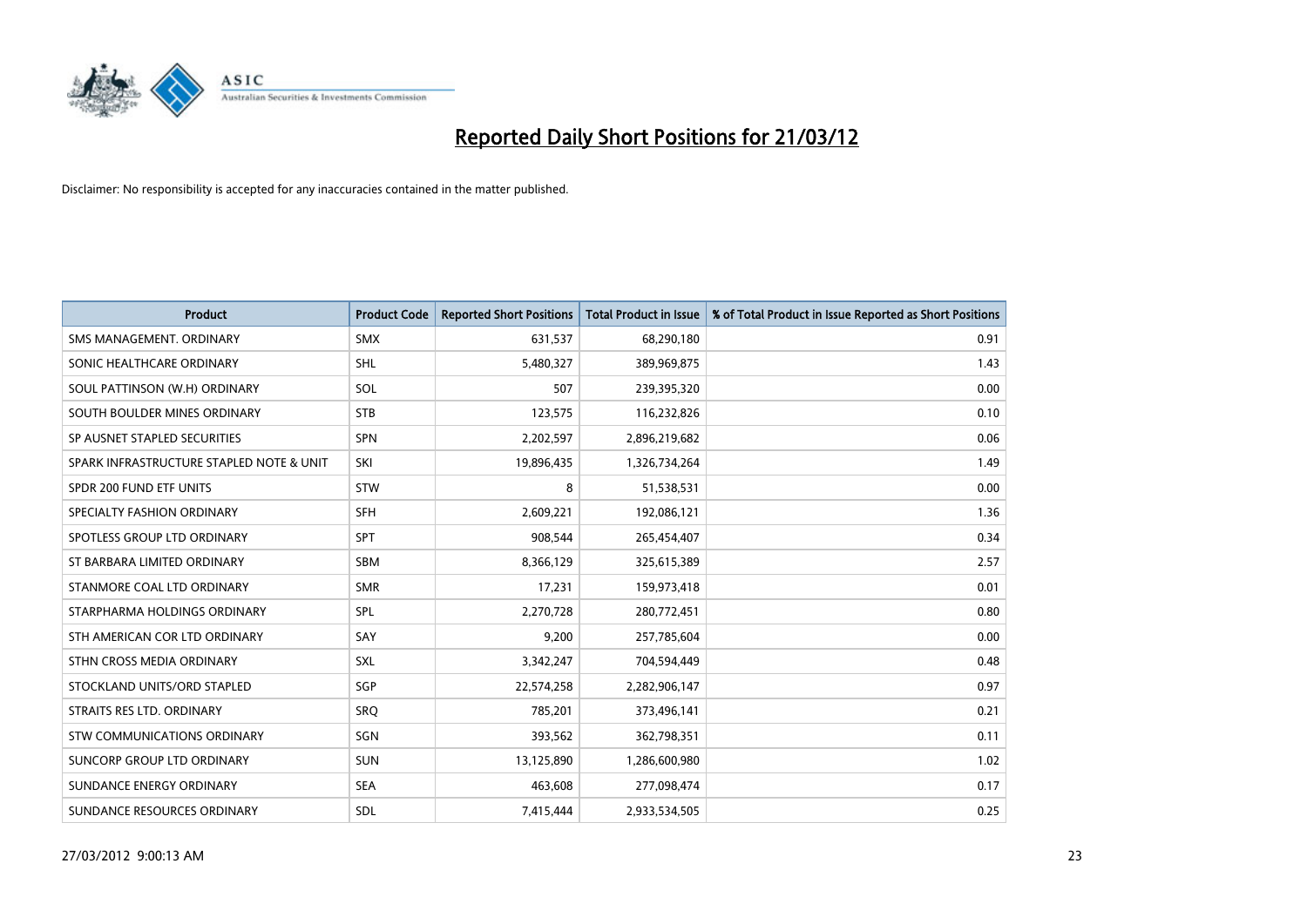

| <b>Product</b>                       | <b>Product Code</b> | <b>Reported Short Positions</b> | <b>Total Product in Issue</b> | % of Total Product in Issue Reported as Short Positions |
|--------------------------------------|---------------------|---------------------------------|-------------------------------|---------------------------------------------------------|
| SUNLAND GROUP LTD ORDINARY           | <b>SDG</b>          | 99,322                          | 201,578,526                   | 0.05                                                    |
| SUPER RET REP LTD ORDINARY           | <b>SUL</b>          | 1,351,393                       | 195,004,593                   | 0.67                                                    |
| <b>SWICK MINING ORDINARY</b>         | <b>SWK</b>          | 1,548                           | 237,024,970                   | 0.00                                                    |
| SYD AIRPORT STAPLED US PROHIBIT.     | <b>SYD</b>          | 4,855,359                       | 1,861,210,782                 | 0.24                                                    |
| SYMEX HOLDINGS ORDINARY              | <b>SYM</b>          | 6,633                           | 191,593,493                   | 0.00                                                    |
| <b>TABCORP HOLDINGS LTD ORDINARY</b> | <b>TAH</b>          | 12,019,179                      | 712,805,880                   | 1.67                                                    |
| <b>TALENT2 INTERNATION ORDINARY</b>  | <b>TWO</b>          | 7                               | 147,403,701                   | 0.00                                                    |
| TANAMI GOLD NL ORDINARY              | <b>TAM</b>          | 153,174                         | 261,132,677                   | 0.06                                                    |
| TAP OIL LIMITED ORDINARY             | <b>TAP</b>          | 2,738,017                       | 241,295,311                   | 1.12                                                    |
| TASSAL GROUP LIMITED ORDINARY        | <b>TGR</b>          | 74,617                          | 146,304,404                   | 0.04                                                    |
| TATTS GROUP LTD ORDINARY             | <b>TTS</b>          | 17,273,361                      | 1,340,770,798                 | 1.28                                                    |
| TELECOM CORPORATION ORDINARY         | <b>TEL</b>          | 7,230,672                       | 1,925,427,596                 | 0.36                                                    |
| TELSTRA CORPORATION. ORDINARY        | <b>TLS</b>          | 40,278,135                      | 12,443,074,357                | 0.31                                                    |
| TEN NETWORK HOLDINGS ORDINARY        | <b>TEN</b>          | 63,084,006                      | 1,045,236,720                 | 6.02                                                    |
| TERANGA GOLD CORP CDI 1:1            | <b>TGZ</b>          | 133,172                         | 155,865,666                   | 0.06                                                    |
| TEXON PETROLEUM LTD ORDINARY         | <b>TXN</b>          | 10,590                          | 242,539,848                   | 0.00                                                    |
| TFS CORPORATION LTD ORDINARY         | <b>TFC</b>          | 88,126                          | 279,621,829                   | 0.03                                                    |
| THAKRAL HOLDINGS GRP ORDINARY/UNIT   | <b>THG</b>          | $\overline{2}$                  | 585,365,014                   | 0.00                                                    |
| THE REJECT SHOP ORDINARY             | <b>TRS</b>          | 1,471,916                       | 26,071,170                    | 5.64                                                    |
| THINKSMART LIMITED ORDINARY          | <b>TSM</b>          | 145,000                         | 138,432,658                   | 0.10                                                    |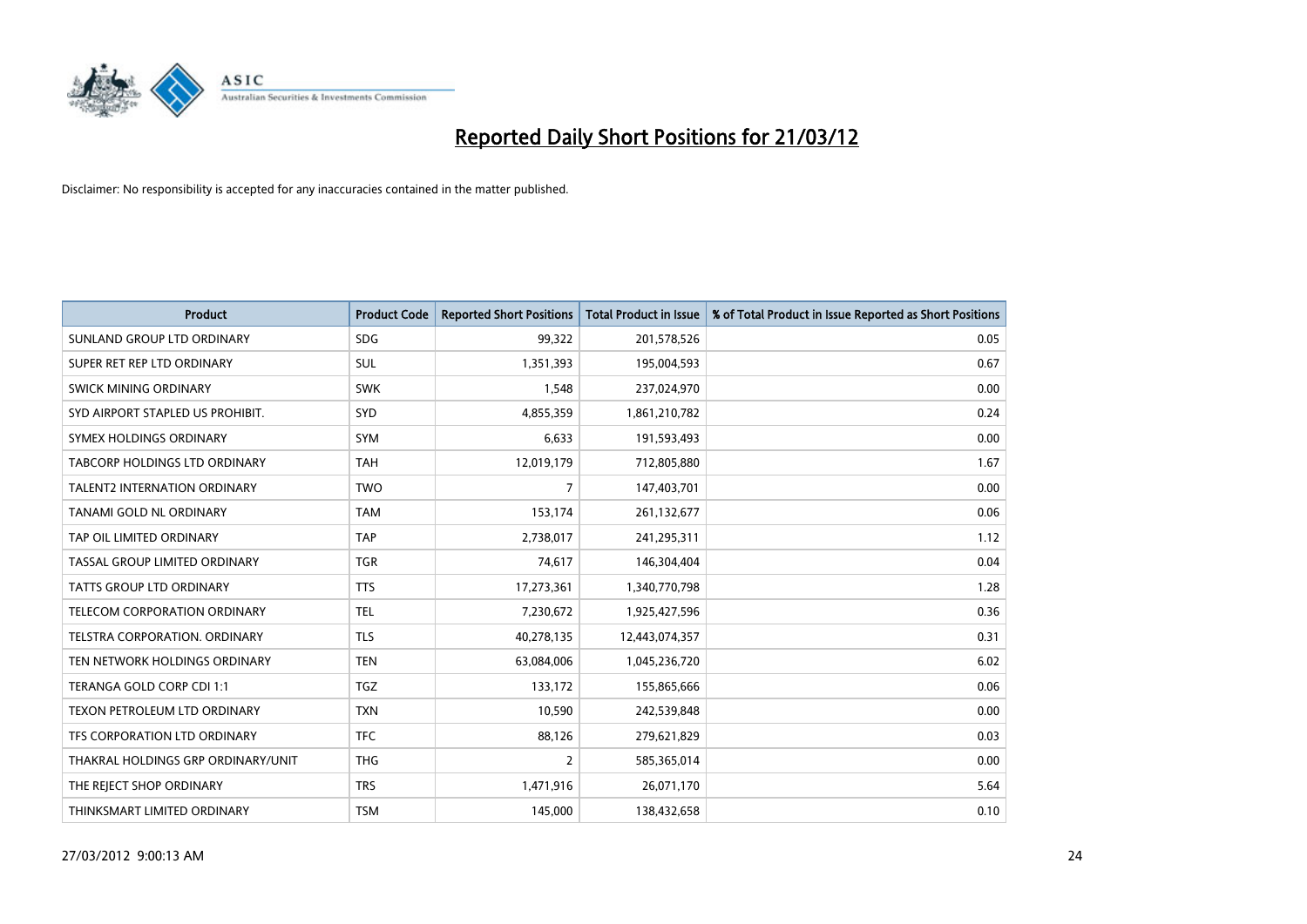

| <b>Product</b>                       | <b>Product Code</b> | <b>Reported Short Positions</b> | <b>Total Product in Issue</b> | % of Total Product in Issue Reported as Short Positions |
|--------------------------------------|---------------------|---------------------------------|-------------------------------|---------------------------------------------------------|
| THOR MINING PLC CHESS DEPOSITARY 1:1 | <b>THR</b>          | 2,307                           | 222,489,120                   | 0.00                                                    |
| THORN GROUP LIMITED ORDINARY         | <b>TGA</b>          | 239,619                         | 146,374,703                   | 0.16                                                    |
| TIGER RESOURCES ORDINARY             | TGS                 | 4,018,957                       | 671,948,102                   | 0.56                                                    |
| <b>TISHMAN SPEYER UNITS</b>          | <b>TSO</b>          | 39,052                          | 338,440,904                   | 0.01                                                    |
| TNG LIMITED ORDINARY                 | <b>TNG</b>          | 4,321                           | 344,611,705                   | 0.00                                                    |
| TOLL HOLDINGS LTD ORDINARY           | <b>TOL</b>          | 29,034,379                      | 717,133,875                   | 4.00                                                    |
| TORO ENERGY LIMITED ORDINARY         | <b>TOE</b>          | 435,303                         | 1,041,936,676                 | 0.04                                                    |
| TOWER LIMITED ORDINARY               | <b>TWR</b>          | 689,519                         | 266,371,322                   | 0.26                                                    |
| <b>TOX FREE SOLUTIONS ORDINARY</b>   | <b>TOX</b>          | 88,240                          | 114,563,108                   | 0.08                                                    |
| TPG TELECOM LIMITED ORDINARY         | <b>TPM</b>          | 1,516,430                       | 793,808,141                   | 0.17                                                    |
| TRADE ME GROUP ORDINARY              | <b>TME</b>          | 2,082                           | 395,745,510                   | 0.00                                                    |
| TRANSFIELD SERVICES ORDINARY         | <b>TSE</b>          | 4,731,169                       | 542,977,583                   | 0.88                                                    |
| TRANSPACIFIC INDUST, ORDINARY        | <b>TPI</b>          | 5,629,446                       | 1,578,209,025                 | 0.35                                                    |
| TRANSURBAN GROUP TRIPLE STAPLED SEC. | <b>TCL</b>          | 5,724,743                       | 1,458,321,112                 | 0.39                                                    |
| TREASURY WINE ESTATE ORDINARY        | <b>TWE</b>          | 16,175,586                      | 647,227,144                   | 2.49                                                    |
| TRINITY GROUP STAPLED SECURITIES     | <b>TCO</b>          | 3,419                           | 193,235,631                   | 0.00                                                    |
| TROY RESOURCES LTD ORDINARY          | <b>TRY</b>          | 179,558                         | 88,929,149                    | 0.19                                                    |
| UGL LIMITED ORDINARY                 | UGL                 | 4,677,894                       | 166,315,038                   | 2.81                                                    |
| UNILIFE CORPORATION CDI 6:1          | <b>UNS</b>          | 224,168                         | 263,797,950                   | 0.07                                                    |
| <b>UXC LIMITED ORDINARY</b>          | <b>UXC</b>          | 1,180                           | 304,995,791                   | 0.00                                                    |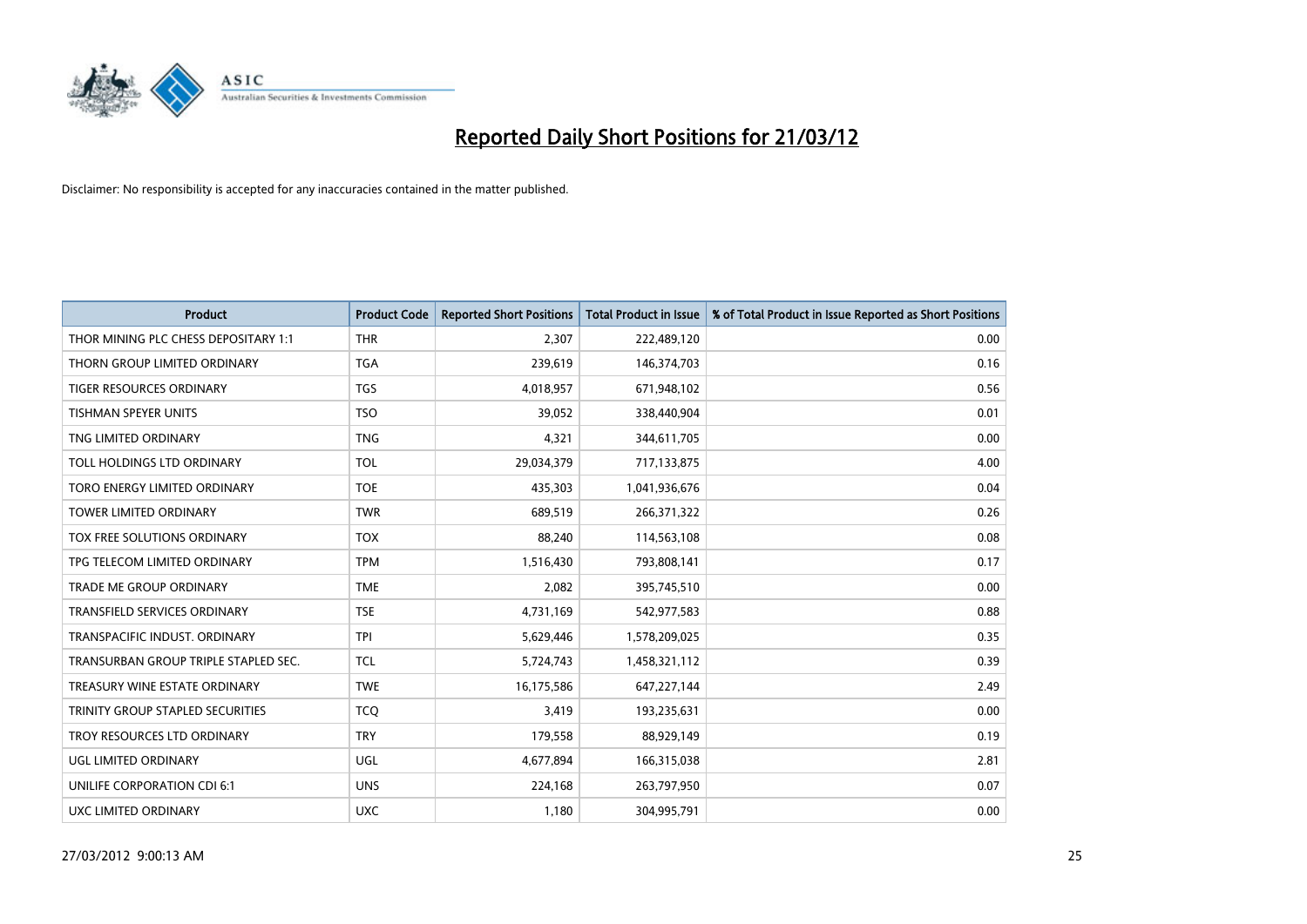

| <b>Product</b>                         | <b>Product Code</b> | <b>Reported Short Positions</b> | <b>Total Product in Issue</b> | % of Total Product in Issue Reported as Short Positions |
|----------------------------------------|---------------------|---------------------------------|-------------------------------|---------------------------------------------------------|
| <b>VDM GROUP LIMITED ORDINARY</b>      | <b>VMG</b>          | 511,116                         | 933,728,267                   | 0.05                                                    |
| <b>VENTURE MINERALS ORDINARY</b>       | <b>VMS</b>          | 259,422                         | 232,468,592                   | 0.11                                                    |
| <b>VIEW RESOURCES LTD ORDINARY</b>     | <b>VRE</b>          | 1,760                           | 881,953,670                   | 0.00                                                    |
| VIRGIN AUS HLDG LTD ORDINARY           | <b>VAH</b>          | 5,174,997                       | 2,210,197,600                 | 0.21                                                    |
| <b>VITA GROUP LTD ORDINARY</b>         | <b>VTG</b>          | 75,190                          | 142,499,800                   | 0.05                                                    |
| VITERRA INC CDI 1:1                    | <b>VTA</b>          | 3,839                           | 68,629,939                    | 0.01                                                    |
| <b>WATPAC LIMITED ORDINARY</b>         | <b>WTP</b>          | 16,461                          | 184,332,526                   | 0.00                                                    |
| <b>WDS LIMITED ORDINARY</b>            | <b>WDS</b>          | 1,350                           | 144,740,614                   | 0.00                                                    |
| <b>WEBJET LIMITED ORDINARY</b>         | <b>WEB</b>          | 77,175                          | 72,584,641                    | 0.10                                                    |
| <b>WESFARMERS LIMITED ORDINARY</b>     | <b>WES</b>          | 24,763,038                      | 1,006,485,848                 | 2.44                                                    |
| WESFARMERS LIMITED PARTIALLY PROTECTED | <b>WESN</b>         | 4,151,352                       | 150,586,314                   | 2.77                                                    |
| <b>WESTERN AREAS NL ORDINARY</b>       | <b>WSA</b>          | 8,298,129                       | 179,735,899                   | 4.61                                                    |
| WESTERN DESERT RES. ORDINARY           | <b>WDR</b>          | 948                             | 218,719,203                   | 0.00                                                    |
| WESTFIELD GROUP ORD/UNIT STAPLED SEC   | <b>WDC</b>          | 15,869,615                      | 2,308,988,539                 | 0.66                                                    |
| WESTFIELD RETAIL TST UNIT STAPLED      | <b>WRT</b>          | 44,636,305                      | 3,054,166,195                 | 1.45                                                    |
| <b>WESTPAC BANKING CORP ORDINARY</b>   | <b>WBC</b>          | 52,049,309                      | 3,054,129,398                 | 1.66                                                    |
| WHITE ENERGY COMPANY ORDINARY          | <b>WEC</b>          | 2,935,336                       | 316,104,241                   | 0.93                                                    |
| WHITEHAVEN COAL ORDINARY               | <b>WHC</b>          | 7,261,303                       | 496,245,083                   | 1.45                                                    |
| WHK GROUP LIMITED ORDINARY             | <b>WHG</b>          | 112,083                         | 265,200,652                   | 0.04                                                    |
| WIDE BAY AUST LTD ORDINARY             | <b>WBB</b>          | 75,019                          | 35,844,879                    | 0.21                                                    |